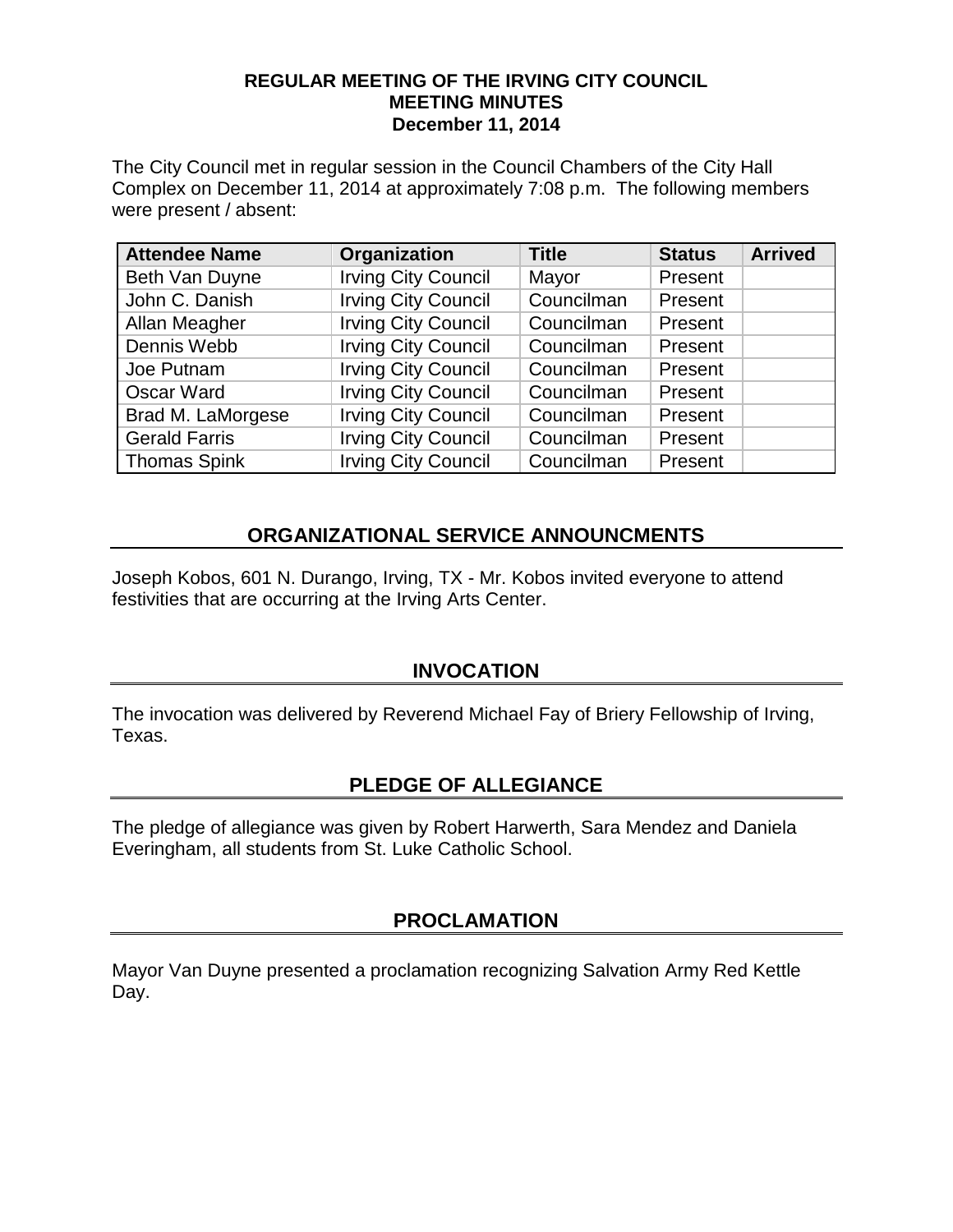# **CITIZENS FORUM**

Citizens are invited to speak for three (3) minutes on matters relating to City government and on items not listed on the regular agenda.

Greg Hall, 2628 Still Meadow, Irving, TX - Mr. Hall spoke regarding fallen trees, city government, code enforcement, and the police force.

Lucia Rottenberg, 2220 Indian Creek Dr., Irving, TX - Ms. Rottenberg addressed the council about trash services and requested that the city not implement the use of large, city issued, garbage bins.

David Bennett, 3577 N. Belt Line Rd., #1010, Irving, TX - Mr. Bennett spoke regarding ball room dancing and healthy habits for children.

# **CITY COUNCIL AGENDA**

### **1 City Operations Update**

There was no Operations Update given at tonight's meeting.

#### **2 Heritage Crossing Update**

There was no Heritage Crossing Update given at tonight's meeting.

# **CONSENT AGENDA**

Motioned by Councilman Ward, seconded by Councilman Spink, to approve consent agenda items 3-38 and pull item(s) 21 for individual consideration.

Motion approved 9-0.

### **3 Approving Minutes for Wednesday, November 12, 2014**

| <b>RESULT:</b>   |                                                            | <b>ACCEPTED [UNANIMOUS]</b> |
|------------------|------------------------------------------------------------|-----------------------------|
| <b>MOVER:</b>    |                                                            | Oscar Ward, Councilman      |
| <b>SECONDER:</b> |                                                            | Thomas Spink, Councilman    |
| AYES:            | Van Duyne, Danish, Meagher, Webb, Putnam, Ward, LaMorgese, |                             |
| Farris, Spink    |                                                            |                             |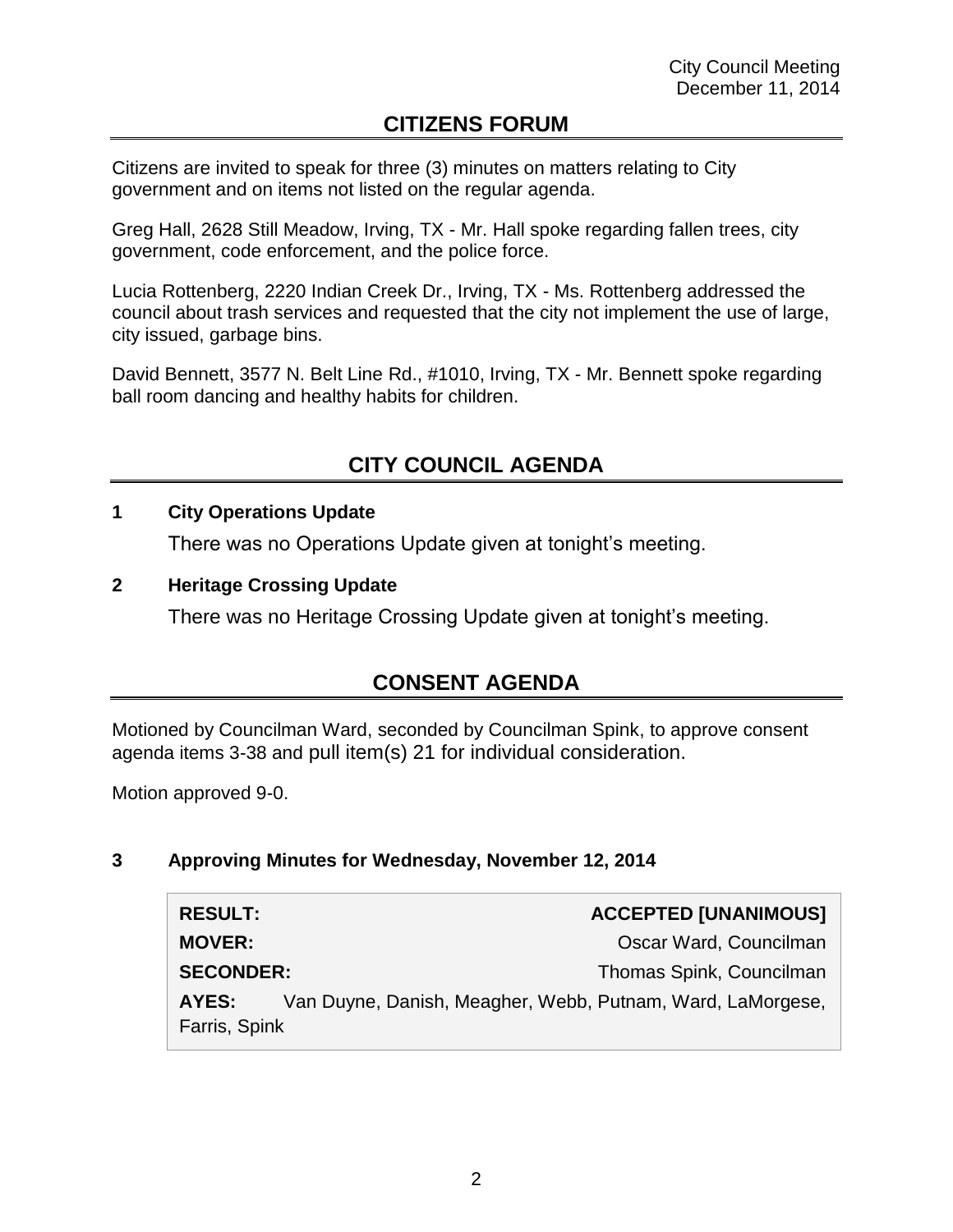### **4 Approving Minutes for Thursday, November 13, 2014**

| <b>RESULT:</b>   |                                                            | <b>ACCEPTED [UNANIMOUS]</b> |
|------------------|------------------------------------------------------------|-----------------------------|
| <b>MOVER:</b>    |                                                            | Oscar Ward, Councilman      |
| <b>SECONDER:</b> |                                                            | Thomas Spink, Councilman    |
| AYES:            | Van Duyne, Danish, Meagher, Webb, Putnam, Ward, LaMorgese, |                             |
| Farris, Spink    |                                                            |                             |

**5 Resolution No. RES-2014-426 --** Approving Records Control Schedules for the City Secretary's Office and Financial Services

| <b>RESULT:</b> | <b>ADOPTED [UNANIMOUS]</b> |
|----------------|----------------------------|
| <b>MOVER:</b>  | Oscar Ward, Councilman     |

**SECONDER:** Thomas Spink, Councilman

**AYES:** Van Duyne, Danish, Meagher, Webb, Putnam, Ward, LaMorgese, Farris, Spink

**6 Resolution No. RES-2014-427 --** Approving the 2015 Irving Legislative Program for the 84th Texas Legislative Session

| <b>RESULT:</b>         | <b>ADOPTED [UNANIMOUS]</b>                                 |
|------------------------|------------------------------------------------------------|
| <b>MOVER:</b>          | Oscar Ward, Councilman                                     |
| <b>SECONDER:</b>       | Thomas Spink, Councilman                                   |
| AYES:<br>Farris, Spink | Van Duyne, Danish, Meagher, Webb, Putnam, Ward, LaMorgese, |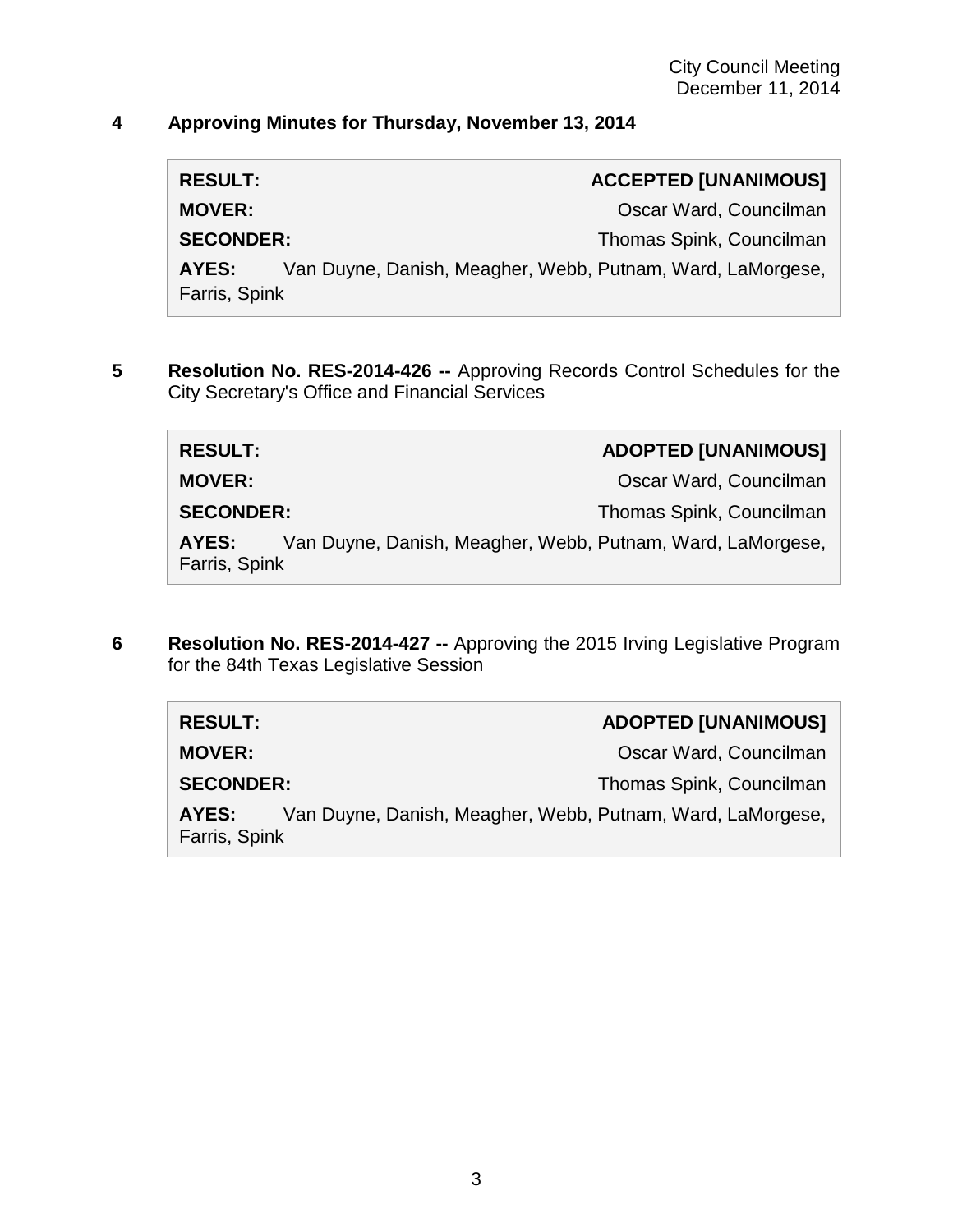**7 Resolution No. RES-2014-428 --** Authorizing a Maintenance Agreement with The Bridges of Las Colinas Homeowners Association, The Las Colinas Association, and the Dallas County Utility and Reclamation District for The Bridges of Las Colinas Project

#### **RESULT: ADOPTED [UNANIMOUS]**

**MOVER: MOVER: Oscar Ward, Councilman** 

**SECONDER:** Thomas Spink, Councilman

**AYES:** Van Duyne, Danish, Meagher, Webb, Putnam, Ward, LaMorgese, Farris, Spink

**8 Resolution No. RES-2014-429 --** Authorizing a Maintenance and Access Agreement with Campion Hollows Homeowners Association, Hines Las Colinas Ranchview Land LLC and Valley Ranch Master Association, Inc., for the Campion Hollows Project

| <b>RESULT:</b>         | <b>ADOPTED [UNANIMOUS]</b>                                 |
|------------------------|------------------------------------------------------------|
| <b>MOVER:</b>          | Oscar Ward, Councilman                                     |
| <b>SECONDER:</b>       | Thomas Spink, Councilman                                   |
| AYES:<br>Farris, Spink | Van Duyne, Danish, Meagher, Webb, Putnam, Ward, LaMorgese, |

**9 Resolution No. RES-2014-430 --** Approving an Interlocal Agreement Between the City of Irving and Dallas County Community College District-Brookhaven College School of Emergency Medical Services

| <b>RESULT:</b>         | <b>ADOPTED [UNANIMOUS]</b>                                 |
|------------------------|------------------------------------------------------------|
| <b>MOVER:</b>          | Oscar Ward, Councilman                                     |
| <b>SECONDER:</b>       | Thomas Spink, Councilman                                   |
| AYES:<br>Farris, Spink | Van Duyne, Danish, Meagher, Webb, Putnam, Ward, LaMorgese, |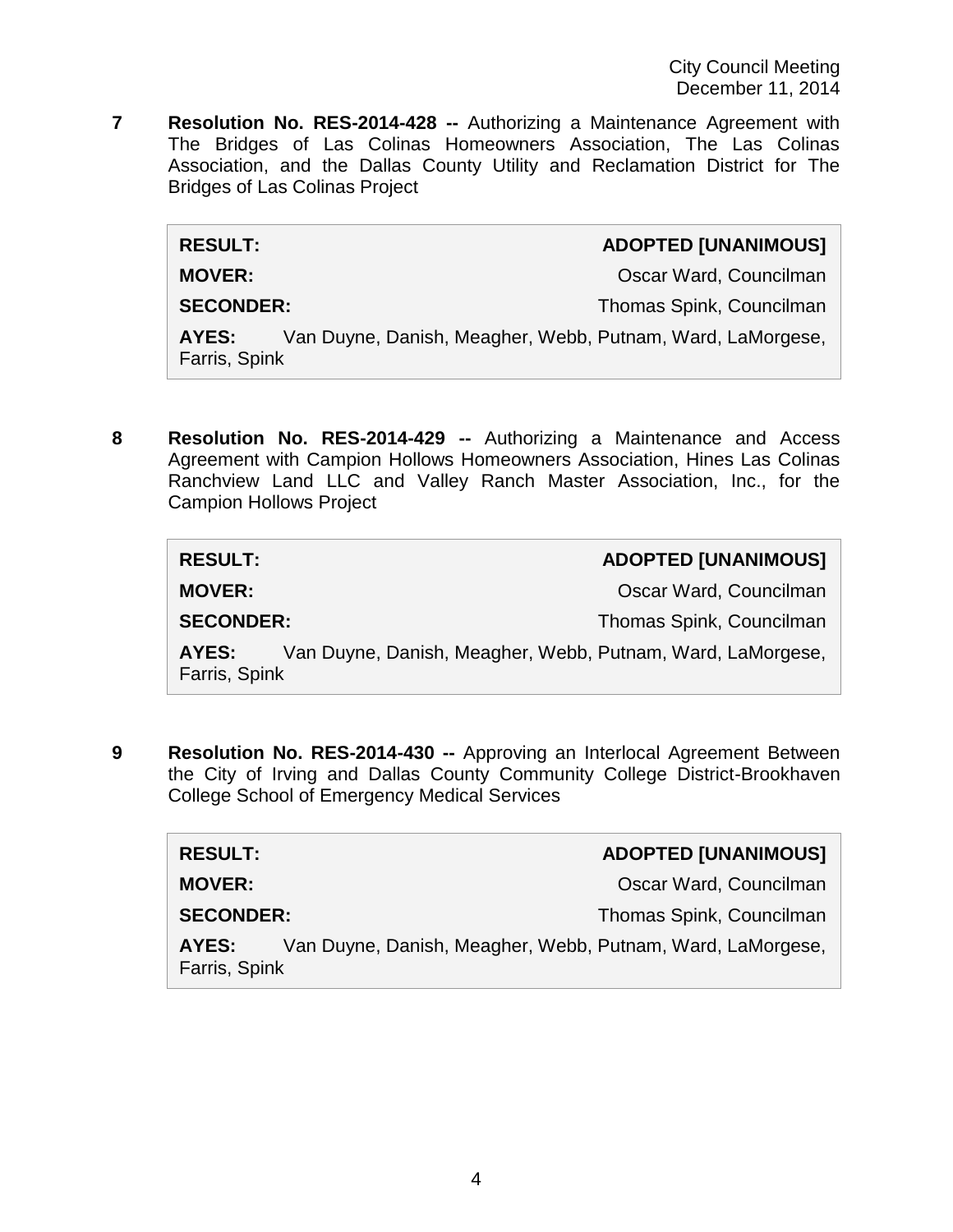**10 Resolution No. RES-2014-431 --** Approving the Fourth Amendment to Natatorium Contract Between Dallas County Community College District (DCCCD), City of Irving (COI), and Irving Independent School District (IISD), for the Period of January 1, 2015 through December 31, 2015, at an Estimated Annual Expense of \$325,000.00

The following individual(s) signed up in support of this item but did not want to speak:

Stephen Schellenberg, 2821 Still Meadow, Irving, TX

| <b>RESULT:</b>         | <b>ADOPTED [UNANIMOUS]</b>                                 |
|------------------------|------------------------------------------------------------|
| <b>MOVER:</b>          | Oscar Ward, Councilman                                     |
| <b>SECONDER:</b>       | Thomas Spink, Councilman                                   |
| AYES:<br>Farris, Spink | Van Duyne, Danish, Meagher, Webb, Putnam, Ward, LaMorgese, |

**11 Resolution No. RES-2014-432 --** Approving the City of Irving Investment Policy

| <b>RESULT:</b>         |                                                            | <b>ADOPTED [UNANIMOUS]</b> |
|------------------------|------------------------------------------------------------|----------------------------|
| <b>MOVER:</b>          |                                                            | Oscar Ward, Councilman     |
| <b>SECONDER:</b>       |                                                            | Thomas Spink, Councilman   |
| AYES:<br>Farris, Spink | Van Duyne, Danish, Meagher, Webb, Putnam, Ward, LaMorgese, |                            |

**12 Resolution No. RES-2014-433 --** Authorizing the Supplemental Benefit Plan to File a Shareholder Derivative Action on Behalf of OSI Systems, Inc.

| <b>RESULT:</b>         | <b>ADOPTED [UNANIMOUS]</b>                                 |
|------------------------|------------------------------------------------------------|
| <b>MOVER:</b>          | Oscar Ward, Councilman                                     |
| <b>SECONDER:</b>       | Thomas Spink, Councilman                                   |
| AYES:<br>Farris, Spink | Van Duyne, Danish, Meagher, Webb, Putnam, Ward, LaMorgese, |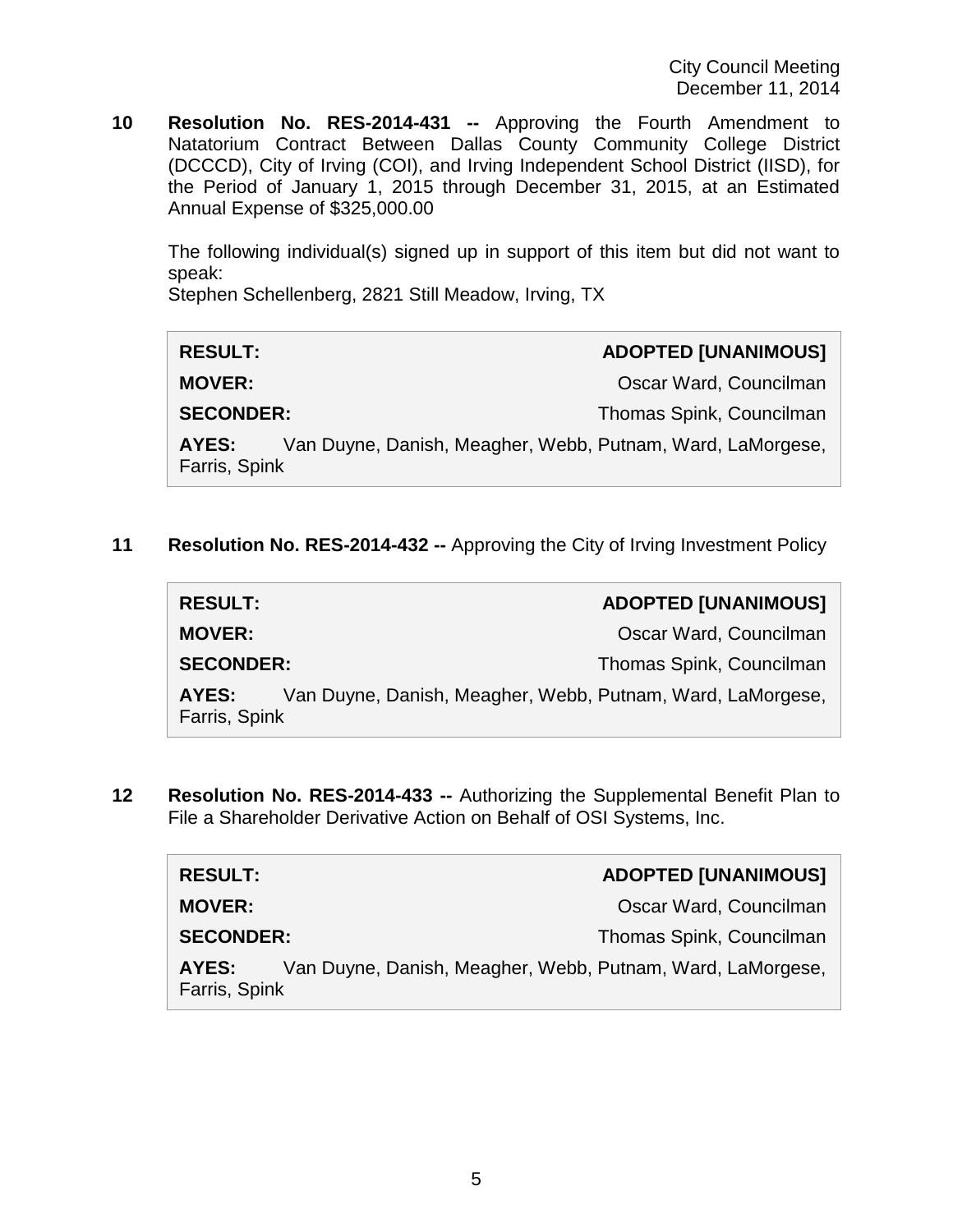**13 Resolution No. RES-2014-434 --** Awarding a Contract to North Texas Contracting, Inc., in the Amount of \$486,760.00 for the Water Meter Reconstruction Section V Project

| <b>RESULT:</b>         | <b>ADOPTED [UNANIMOUS]</b>                                 |
|------------------------|------------------------------------------------------------|
| <b>MOVER:</b>          | Oscar Ward, Councilman                                     |
| <b>SECONDER:</b>       | Thomas Spink, Councilman                                   |
| AYES:<br>Farris, Spink | Van Duyne, Danish, Meagher, Webb, Putnam, Ward, LaMorgese, |

**14 Resolution No. RES-2014-435 --** Awarding a Contract to SYB Construction Company, Inc., in the Amount of \$1,671,167.39 for the Campana, Cedar, Pioneer, Main and Keeler Water Main Improvements Project

| <b>RESULT:</b>         |                                                            | <b>ADOPTED [UNANIMOUS]</b> |
|------------------------|------------------------------------------------------------|----------------------------|
| <b>MOVER:</b>          |                                                            | Oscar Ward, Councilman     |
| <b>SECONDER:</b>       |                                                            | Thomas Spink, Councilman   |
| AYES:<br>Farris, Spink | Van Duyne, Danish, Meagher, Webb, Putnam, Ward, LaMorgese, |                            |

**15 Resolution No. RES-2014-436 --** Approving Addendum No. 1 to the Engineering Services Agreement Between the City of Irving and Halff Associates, Inc., in the Amount of \$1,639,900.00 for Project Agreement Negotiations with the Future TxDOT Corridor Developer for the SH 183 Improvement Project.

| <b>RESULT:</b>                                                                       | <b>ADOPTED [UNANIMOUS]</b> |  |
|--------------------------------------------------------------------------------------|----------------------------|--|
| <b>MOVER:</b>                                                                        | Oscar Ward, Councilman     |  |
| <b>SECONDER:</b>                                                                     | Thomas Spink, Councilman   |  |
| Van Duyne, Danish, Meagher, Webb, Putnam, Ward, LaMorgese,<br>AYES:<br>Farris, Spink |                            |  |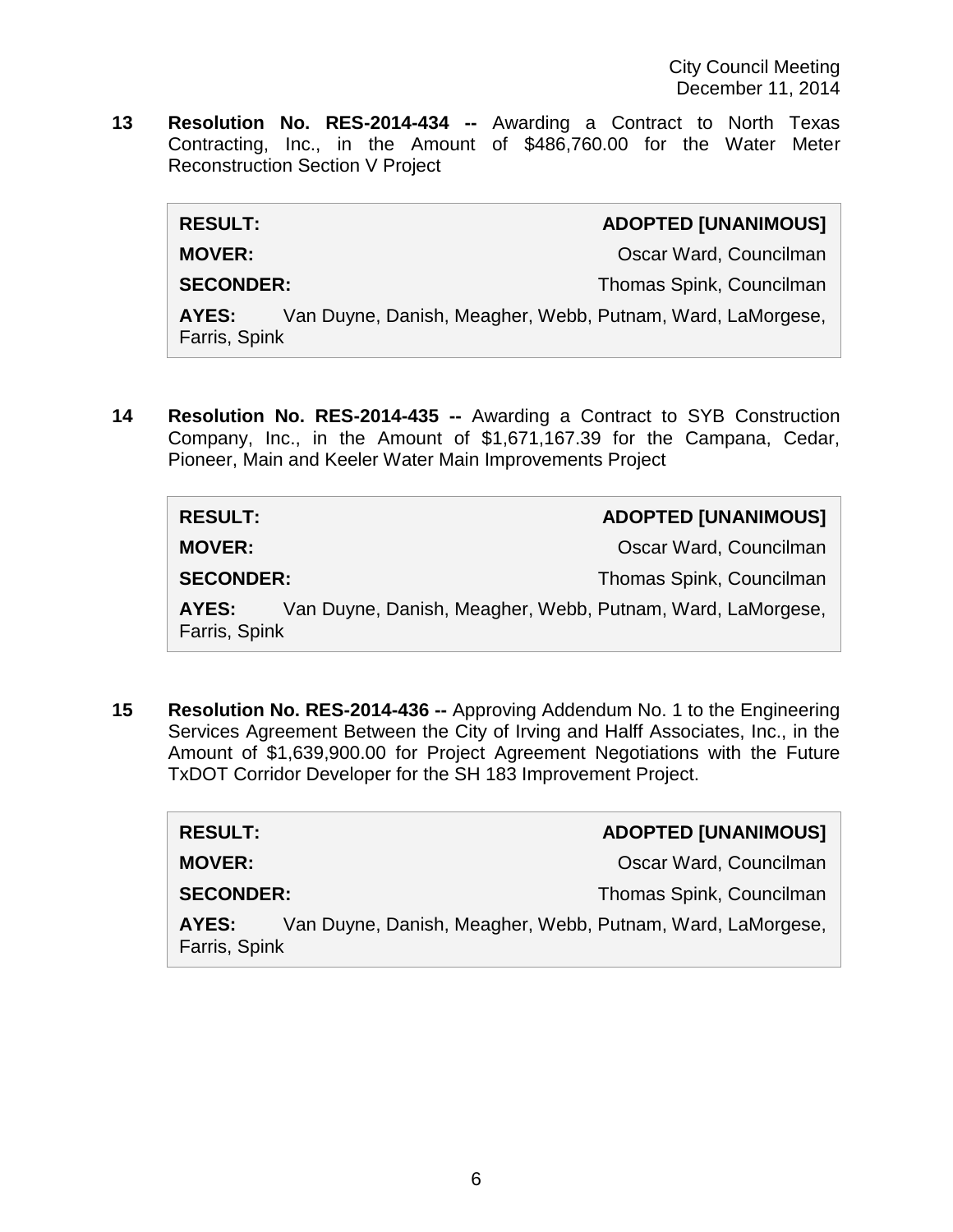**16 Resolution No. RES-2014-437 --** Reaffirming Council's Selection of Civil Associates, Inc., as the Most Highly Qualified Provider of Engineering Services for the Design of Conflans Road between State Highway 161 and Valley View Lane

| <b>RESULT:</b>         |                                                            | <b>ADOPTED [UNANIMOUS]</b> |
|------------------------|------------------------------------------------------------|----------------------------|
| <b>MOVER:</b>          |                                                            | Oscar Ward, Councilman     |
| <b>SECONDER:</b>       |                                                            | Thomas Spink, Councilman   |
| AYES:<br>Farris, Spink | Van Duyne, Danish, Meagher, Webb, Putnam, Ward, LaMorgese, |                            |

**17 Resolution No. RES-2014-438 --** Approving an Engineering Services Agreement Between the City of Irving and Civil Associates Inc., for the Design of the Conflans Road Extension from State Highway 161 to Valley View Lane in the Amount of \$1,222,708.94

| <b>RESULT:</b>         | <b>ADOPTED [UNANIMOUS]</b>                                 |
|------------------------|------------------------------------------------------------|
| <b>MOVER:</b>          | Oscar Ward, Councilman                                     |
| <b>SECONDER:</b>       | Thomas Spink, Councilman                                   |
| AYES:<br>Farris, Spink | Van Duyne, Danish, Meagher, Webb, Putnam, Ward, LaMorgese, |

**18 Resolution No. RES-2014-439 --** Supporting the Texas Enterprise Fund Application by Aviall Services Inc. to the Office of the Governor, Economic Development and Tourism

| <b>RESULT:</b>                                                                       | <b>ADOPTED [UNANIMOUS]</b> |
|--------------------------------------------------------------------------------------|----------------------------|
| <b>MOVER:</b>                                                                        | Oscar Ward, Councilman     |
| <b>SECONDER:</b>                                                                     | Thomas Spink, Councilman   |
| Van Duyne, Danish, Meagher, Webb, Putnam, Ward, LaMorgese,<br>AYES:<br>Farris, Spink |                            |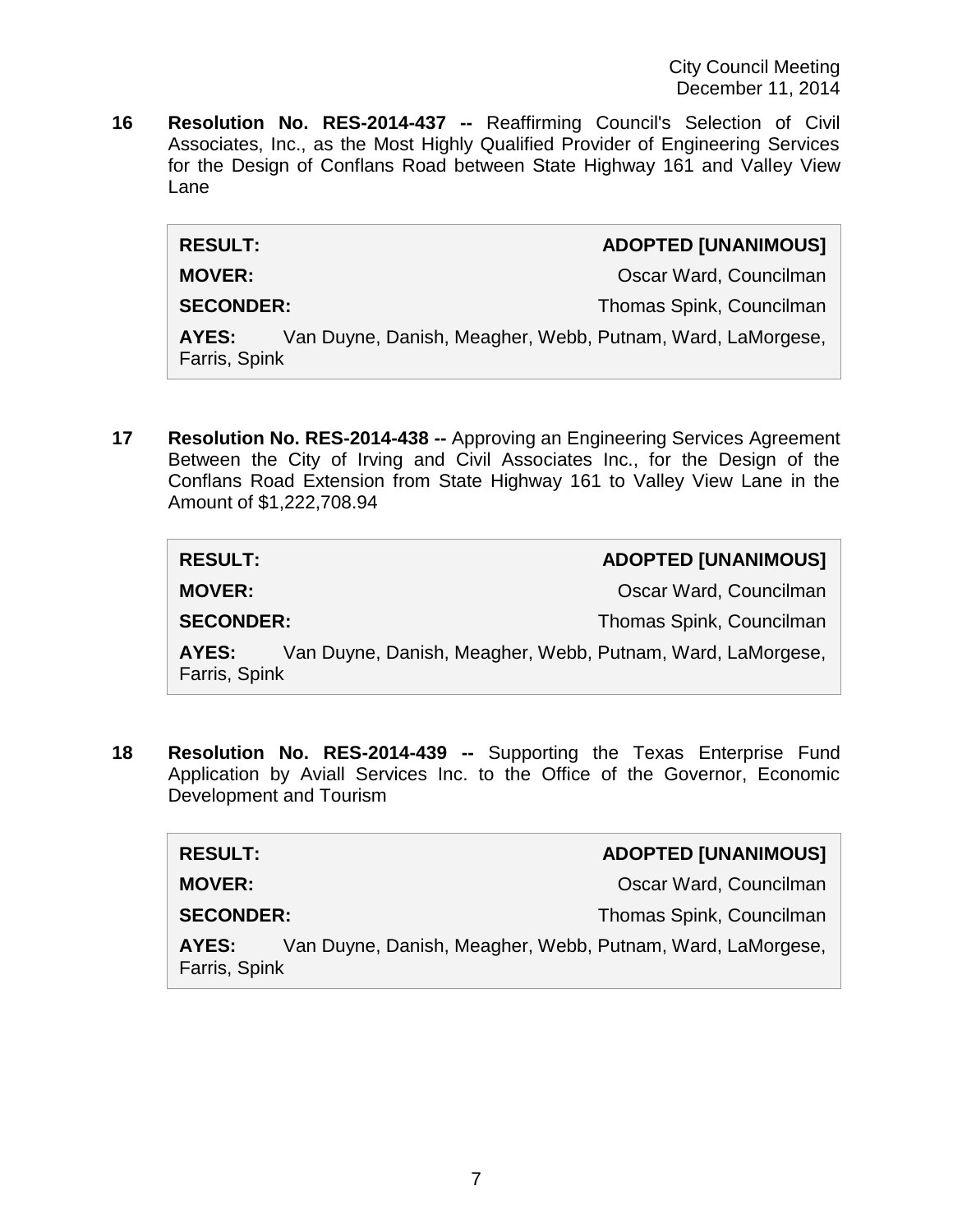**19 Resolution No. RES-2014-440 --** Approving a First Amended and Restated Economic Incentive Agreement Between the City of Irving, Texas and Michaels Stores Procurement Company, Inc., and Michaels Stores, Inc.

| <b>RESULT:</b>         | <b>ADOPTED [UNANIMOUS]</b>                                 |
|------------------------|------------------------------------------------------------|
| <b>MOVER:</b>          | Oscar Ward, Councilman                                     |
| <b>SECONDER:</b>       | Thomas Spink, Councilman                                   |
| AYES:<br>Farris, Spink | Van Duyne, Danish, Meagher, Webb, Putnam, Ward, LaMorgese, |

**20 Resolution No. RES-2014-441 --** Approving a Sales Contract for the Acquisition of a Single Family Residence Located at 108 Carroll Avenue in the Amount of \$100,000.00, Including Relocation Benefits and Closing Costs – Juan Renee Guerrero, Property Owner

| <b>RESULT:</b>                                                                       | <b>ADOPTED [UNANIMOUS]</b> |
|--------------------------------------------------------------------------------------|----------------------------|
| <b>MOVER:</b>                                                                        | Oscar Ward, Councilman     |
| <b>SECONDER:</b>                                                                     | Thomas Spink, Councilman   |
| Van Duyne, Danish, Meagher, Webb, Putnam, Ward, LaMorgese,<br>AYES:<br>Farris, Spink |                            |

**21 Resolution No. RES-2014-442 --** Approving a Sales Contract for the Acquisition of a Single Family Residence Located at 622 North Delaware Street in the Amount of \$130,000.00, Including Relocation Benefits and Closing Costs – Israel and Antonia Leyva, Property Owners

Motioned by Councilman Danish, seconded by Councilman Farris to Approve a Resolution for a Sales Contract for the Acquisition of a Single Family Residence Located at 622 North Delaware Street in the Amount of \$130,000.00, Including Relocation Benefits and Closing Costs - Israel and Antonia Leyva, Property **Owners** 

Motion approved 8-1.

Mayor Van Duyne voted in opposition to the motion.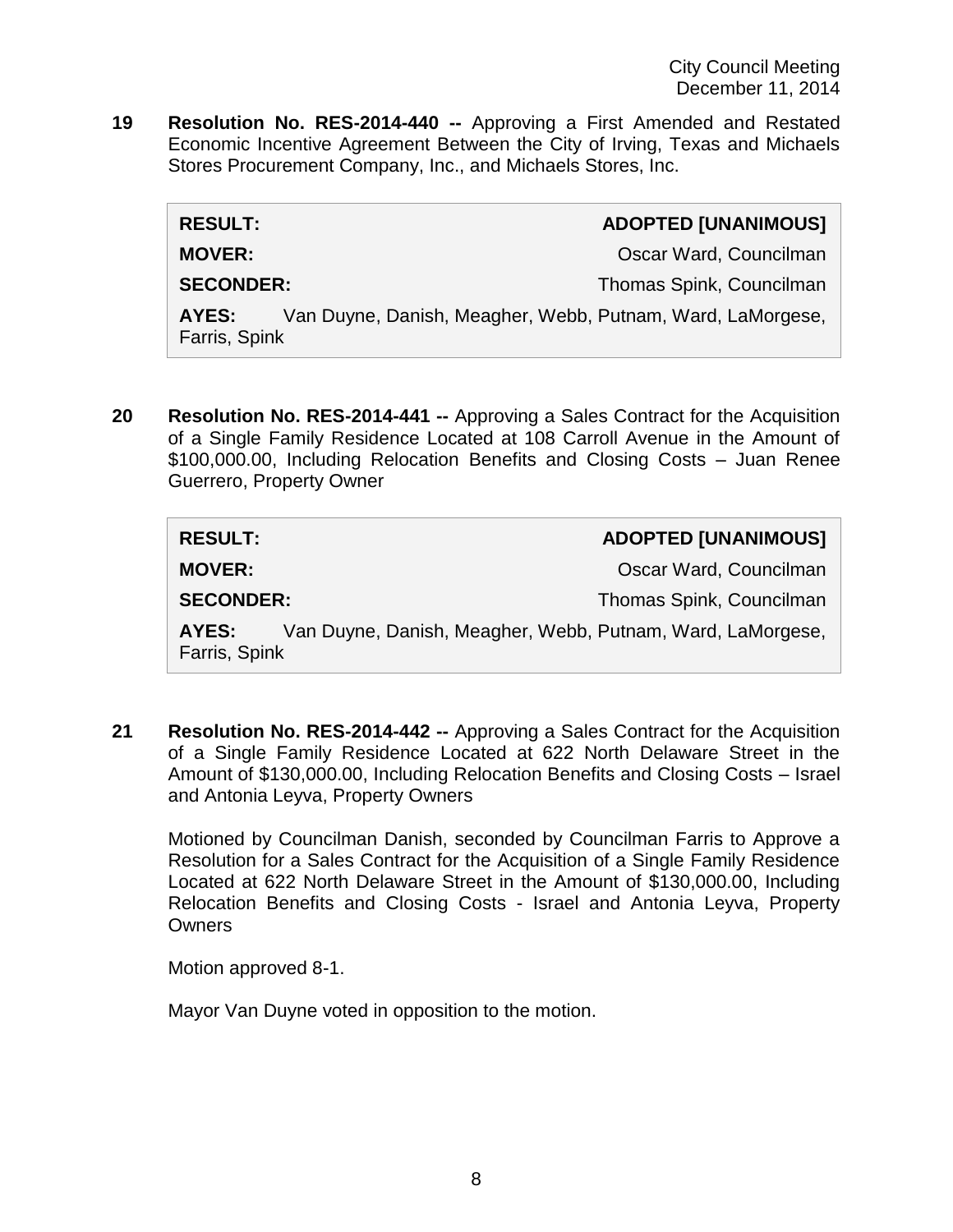| <b>RESULT:</b>   | ADOPTED [8 TO 1]                                              |
|------------------|---------------------------------------------------------------|
| <b>MOVER:</b>    | John C. Danish, Councilman                                    |
| <b>SECONDER:</b> | Gerald Farris, Councilman                                     |
| AYES:            | Danish, Meagher, Webb, Putnam, Ward, LaMorgese, Farris, Spink |
| <b>NAYS:</b>     | Van Duyne                                                     |

**22 Resolution No. RES-2014-443 --** Approving a Sales Contract for the Acquisition of a SIngle Family Residence Located at 615 West Grauwyler Road in the Amount of \$205,900.00, Including Relocation Benefits and Closing Costs - Duane E. and Cynthia A. Slegel, Property Owners.

| <b>RESULT:</b>         |                                                            | <b>ADOPTED [UNANIMOUS]</b> |
|------------------------|------------------------------------------------------------|----------------------------|
| <b>MOVER:</b>          |                                                            | Oscar Ward, Councilman     |
| <b>SECONDER:</b>       |                                                            | Thomas Spink, Councilman   |
| AYES:<br>Farris, Spink | Van Duyne, Danish, Meagher, Webb, Putnam, Ward, LaMorgese, |                            |

**23 Resolution No. RES-2014-444 --** Approving an Agreement Between the City of Irving and the North Texas Municipal Water District (NTMWD) to Authorize Use of the Pipeline Reserve Fund

| <b>RESULT:</b>                                                                       | <b>ADOPTED [UNANIMOUS]</b> |
|--------------------------------------------------------------------------------------|----------------------------|
| <b>MOVER:</b>                                                                        | Oscar Ward, Councilman     |
| <b>SECONDER:</b>                                                                     | Thomas Spink, Councilman   |
| Van Duyne, Danish, Meagher, Webb, Putnam, Ward, LaMorgese,<br>AYES:<br>Farris, Spink |                            |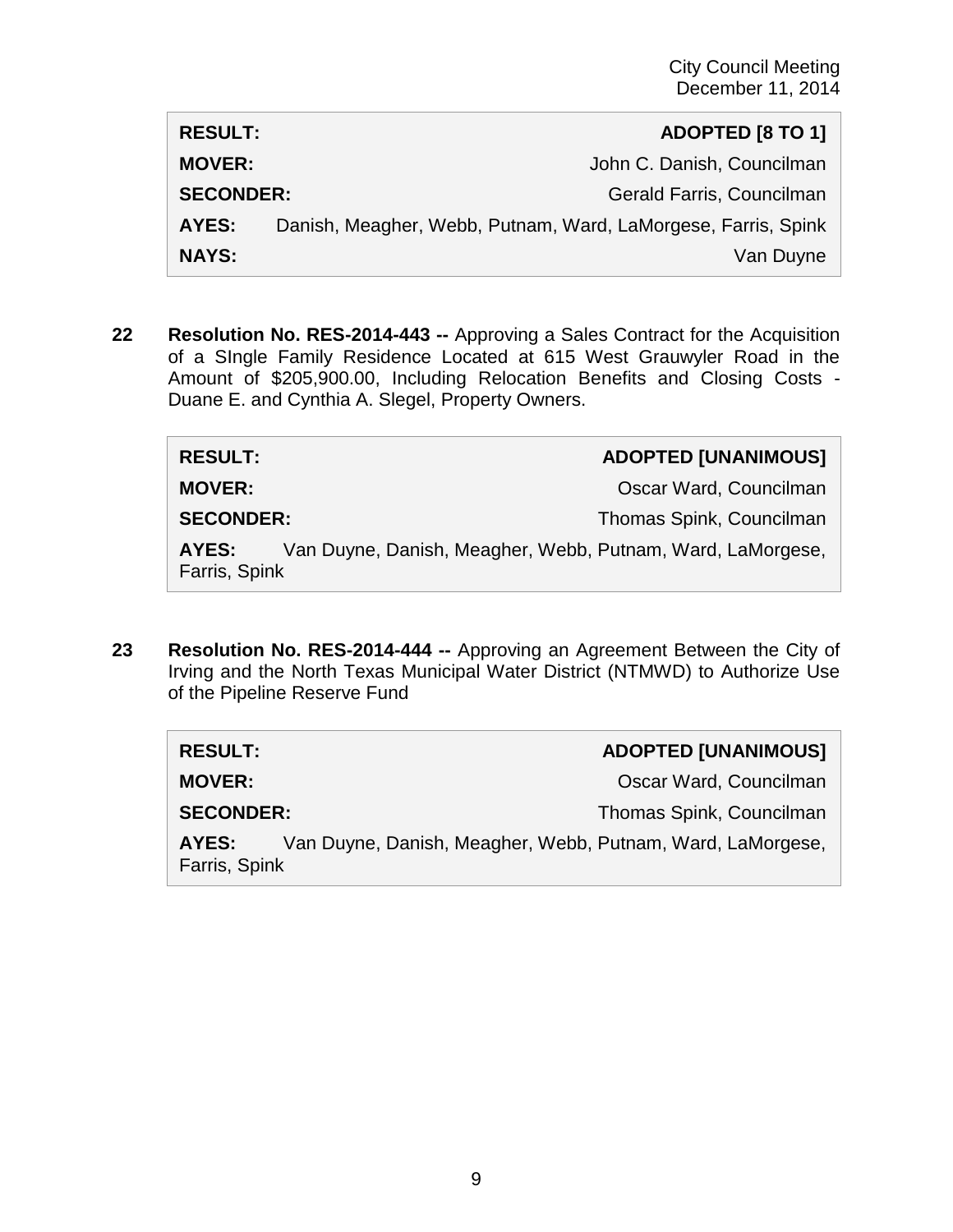**24 Resolution No. RES-2014-445 --** Selecting Freese and Nichols, Inc., as the Most Highly Qualified Provider for Engineering Services for Design of an Elevated Storage Tank and Authorizing Staff to Negotiate an Agreement with Said Provider

| <b>RESULT:</b>    | <b>ADOPTED [UNANIMOUS]</b> |
|-------------------|----------------------------|
| <b>MOVER:</b>     | Oscar Ward, Councilman     |
| $\left\{ \right.$ |                            |

**SECONDER:** Thomas Spink, Councilman

**AYES:** Van Duyne, Danish, Meagher, Webb, Putnam, Ward, LaMorgese, Farris, Spink

**25 Resolution No. RES-2014-446 --** Approving and Accepting the Bid of N.G. Painting LP, in the Amount of \$1,799,525.00 for the Rehabilitation of the Finley Elevated Storage Tank and Hackberry Ground Storage Tank No. 4

| <b>RESULT:</b>                                                                       | <b>ADOPTED [UNANIMOUS]</b> |
|--------------------------------------------------------------------------------------|----------------------------|
| <b>MOVER:</b>                                                                        | Oscar Ward, Councilman     |
| <b>SECONDER:</b>                                                                     | Thomas Spink, Councilman   |
| Van Duyne, Danish, Meagher, Webb, Putnam, Ward, LaMorgese,<br>AYES:<br>Farris, Spink |                            |

**26 Resolution No. RES-2014-447 --** Renewing the Annual Contracts with Already Gear, Inc. and CoolStuff in the Total Estimated Amount of \$147,000.00 for Uniforms for Field Employees

| <b>RESULT:</b>         | <b>ADOPTED [UNANIMOUS]</b>                                 |
|------------------------|------------------------------------------------------------|
| <b>MOVER:</b>          | Oscar Ward, Councilman                                     |
| <b>SECONDER:</b>       | Thomas Spink, Councilman                                   |
| AYES:<br>Farris, Spink | Van Duyne, Danish, Meagher, Webb, Putnam, Ward, LaMorgese, |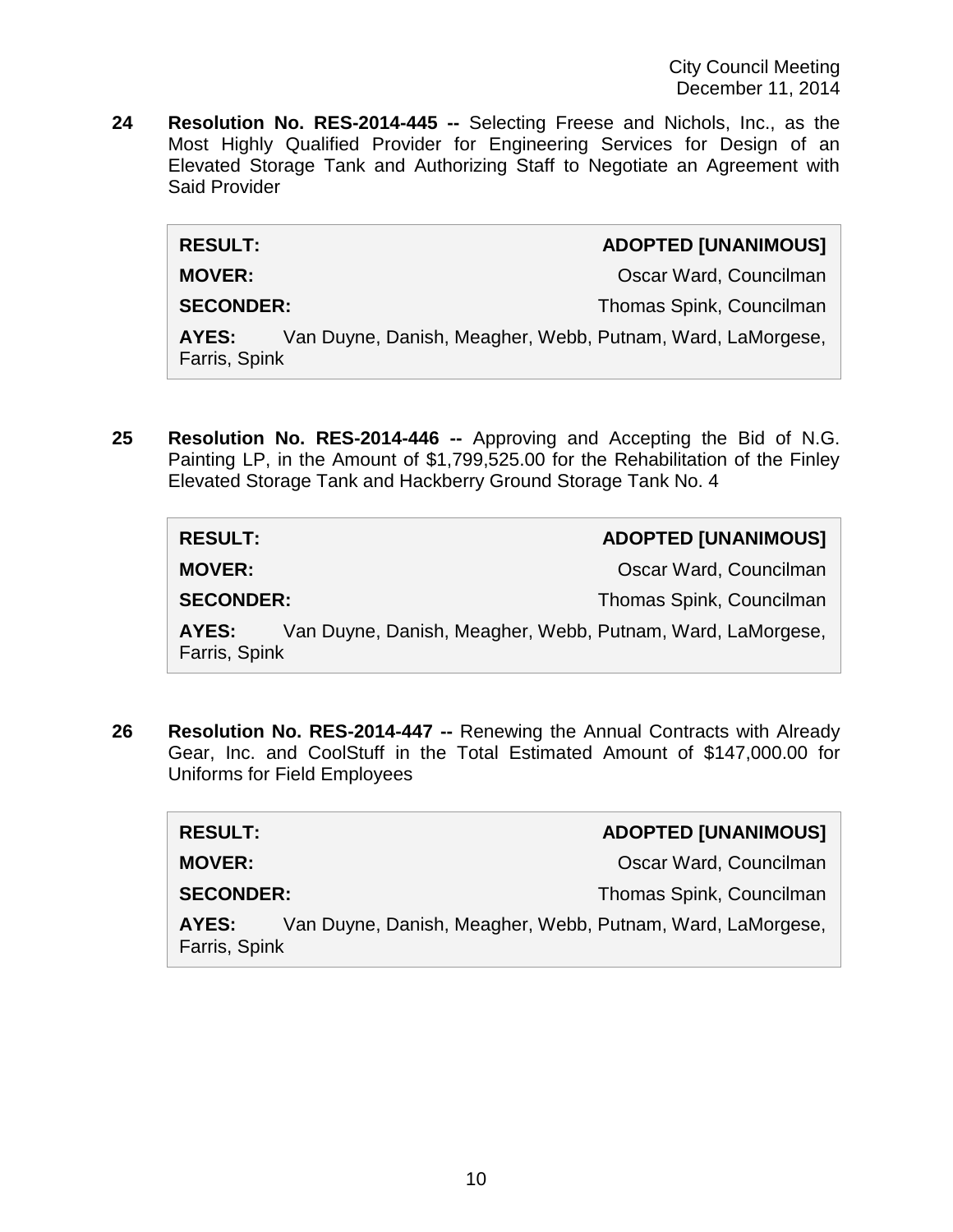**27 Resolution No. RES-2014-448 --** Approving the Purchase from Sterling McCall Ford for a Type I Ambulance in the Total Amount of \$228,600.00 and from Caldwell Country Chevrolet for Three Chevrolet Tahoes in the Total Amount of \$90,372.00 through the Houston-Galveston Area Council of Governments (H-GAC) Interlocal Cooperative Purchasing Program

| <b>RESULT:</b> | <b>ADOPTED [UNANIMOUS]</b> |
|----------------|----------------------------|
| <b>MOVER:</b>  | Oscar Ward, Councilman     |

**SECONDER:** Thomas Spink, Councilman

**AYES:** Van Duyne, Danish, Meagher, Webb, Putnam, Ward, LaMorgese, Farris, Spink

**28 Resolution No. RES-2014-449 --** Rejecting All Bids for an Annual Contract for Emergency On-Board Medications

| <b>RESULT:</b>                                                                       | <b>ADOPTED [UNANIMOUS]</b> |
|--------------------------------------------------------------------------------------|----------------------------|
| <b>MOVER:</b>                                                                        | Oscar Ward, Councilman     |
| <b>SECONDER:</b>                                                                     | Thomas Spink, Councilman   |
| Van Duyne, Danish, Meagher, Webb, Putnam, Ward, LaMorgese,<br>AYES:<br>Farris, Spink |                            |

**29 Resolution No. RES-2014-450 --** Renewing the Annual Contract with Stark Talent in the Total Estimated Amount of \$340,149.00 for Temporary Personnel **Services** 

| <b>RESULT:</b>         | <b>ADOPTED [UNANIMOUS]</b>                                 |
|------------------------|------------------------------------------------------------|
| <b>MOVER:</b>          | Oscar Ward, Councilman                                     |
| <b>SECONDER:</b>       | Thomas Spink, Councilman                                   |
| AYES:<br>Farris, Spink | Van Duyne, Danish, Meagher, Webb, Putnam, Ward, LaMorgese, |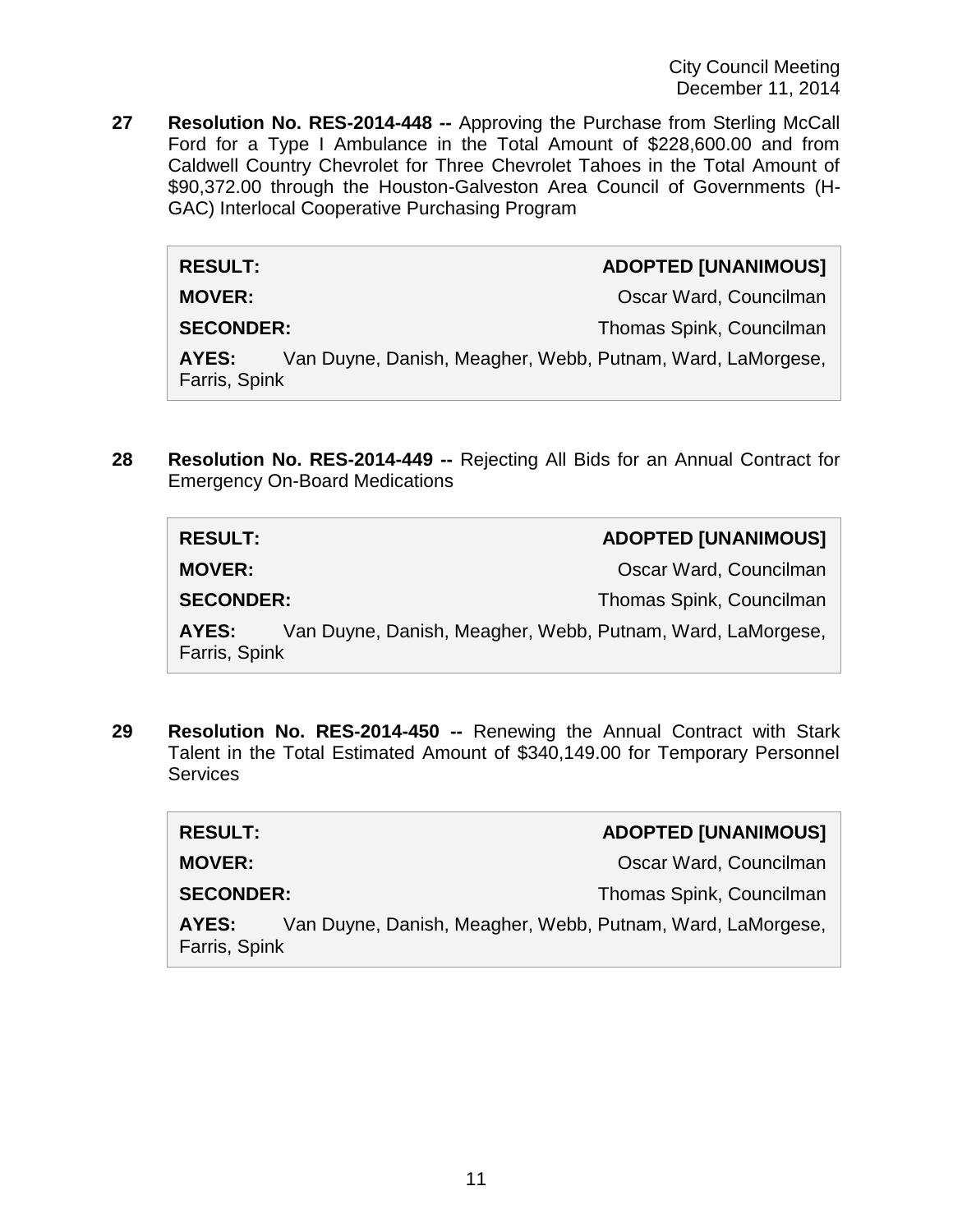**30 Resolution No. RES-2014-451 --** Approving and Accepting the Bid of Henry Schein Animal Health in the Total Estimated Amount of \$184,141.00 for Veterinary Vaccines, Medicines, and Related Supplies

| <b>RESULT:</b>                                                                       | <b>ADOPTED [UNANIMOUS]</b> |
|--------------------------------------------------------------------------------------|----------------------------|
| <b>MOVER:</b>                                                                        | Oscar Ward, Councilman     |
| <b>SECONDER:</b>                                                                     | Thomas Spink, Councilman   |
| Van Duyne, Danish, Meagher, Webb, Putnam, Ward, LaMorgese,<br>AYES:<br>Farris, Spink |                            |

**31 Resolution No. RES-2014-452 --** Approving the As-Needed Purchase of Asphalt Milling and Overlay Services from APAC Texas, Inc., in an Amount Not to Exceed \$1,000,000.00 through the City's Interlocal Cooperative Purchasing Agreement with Dallas County

| <b>RESULT:</b>                                                                       | <b>ADOPTED [UNANIMOUS]</b> |
|--------------------------------------------------------------------------------------|----------------------------|
| <b>MOVER:</b>                                                                        | Oscar Ward, Councilman     |
| <b>SECONDER:</b>                                                                     | Thomas Spink, Councilman   |
| Van Duyne, Danish, Meagher, Webb, Putnam, Ward, LaMorgese,<br>AYES:<br>Farris, Spink |                            |

**32 Resolution No. RES-2014-453 --** Renewing the Annual Contract with APAC Texas, Inc., in the Total Estimated Amount of \$206,575.00 for Asphalt Patching **Materials** 

| <b>RESULT:</b>                                                                       | <b>ADOPTED [UNANIMOUS]</b> |
|--------------------------------------------------------------------------------------|----------------------------|
| <b>MOVER:</b>                                                                        | Oscar Ward, Councilman     |
| <b>SECONDER:</b>                                                                     | Thomas Spink, Councilman   |
| Van Duyne, Danish, Meagher, Webb, Putnam, Ward, LaMorgese,<br>AYES:<br>Farris, Spink |                            |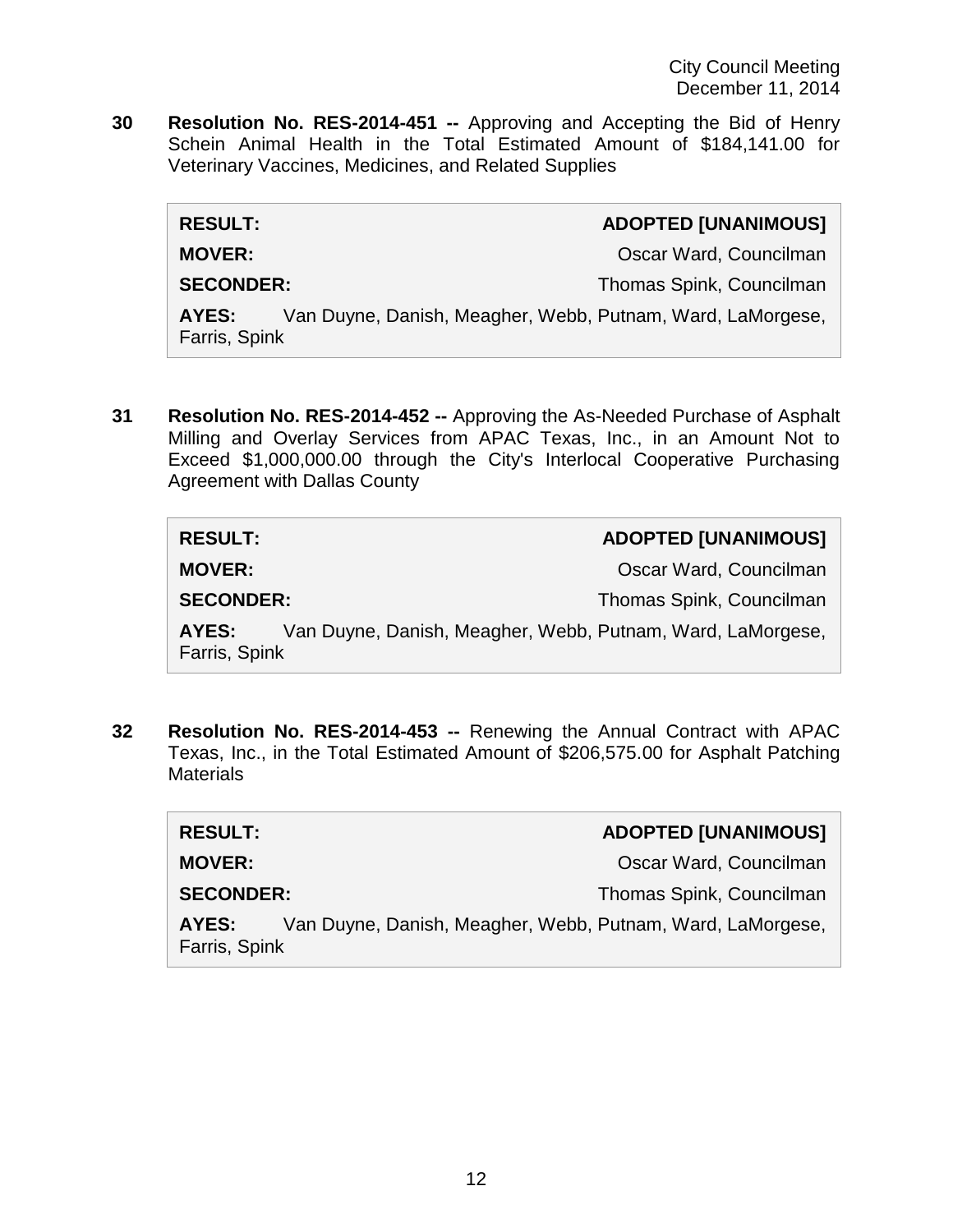**33 Resolution No. RES-2014-418 --** Approving the Purchase from the Playwell Group, Inc., for Playground Equipment and Play Surface for Northgate Park and the Installation of Same by Playworks, Inc., in the Total Estimated Amount of \$64,821.86 through the State of Texas Local Government Statewide Cooperative Purchasing Program Administered by the Texas Association of School Boards (The BuyBoard Program) (Postponed at November 13, 2014 Council Meeting)

| <b>RESULT:</b>                                                                       | <b>ADOPTED [UNANIMOUS]</b> |
|--------------------------------------------------------------------------------------|----------------------------|
| <b>MOVER:</b>                                                                        | Oscar Ward, Councilman     |
| <b>SECONDER:</b>                                                                     | Thomas Spink, Councilman   |
| Van Duyne, Danish, Meagher, Webb, Putnam, Ward, LaMorgese,<br>AYES:<br>Farris, Spink |                            |

**34 Resolution No. RES-2014-454 --** Approving and Accepting the Bid of Intelligent Interiors, Inc., in the Total Estimated Amount of \$86,454.00 for Seating for South Library

| <b>RESULT:</b>                                                                       | <b>ADOPTED [UNANIMOUS]</b> |
|--------------------------------------------------------------------------------------|----------------------------|
| <b>MOVER:</b>                                                                        | Oscar Ward, Councilman     |
| <b>SECONDER:</b>                                                                     | Thomas Spink, Councilman   |
| Van Duyne, Danish, Meagher, Webb, Putnam, Ward, LaMorgese,<br>AYES:<br>Farris, Spink |                            |

**35 Resolution No. RES-2014-455 --** Renewing the Single Source Software Maintenance Agreement with Tiburon, Inc., in the Amount of \$174,179.00 for the Police Department's Public Safety Administration System

| <b>RESULT:</b>                                                                       | <b>ADOPTED [UNANIMOUS]</b> |
|--------------------------------------------------------------------------------------|----------------------------|
| <b>MOVER:</b>                                                                        | Oscar Ward, Councilman     |
| <b>SECONDER:</b>                                                                     | Thomas Spink, Councilman   |
| Van Duyne, Danish, Meagher, Webb, Putnam, Ward, LaMorgese,<br>AYES:<br>Farris, Spink |                            |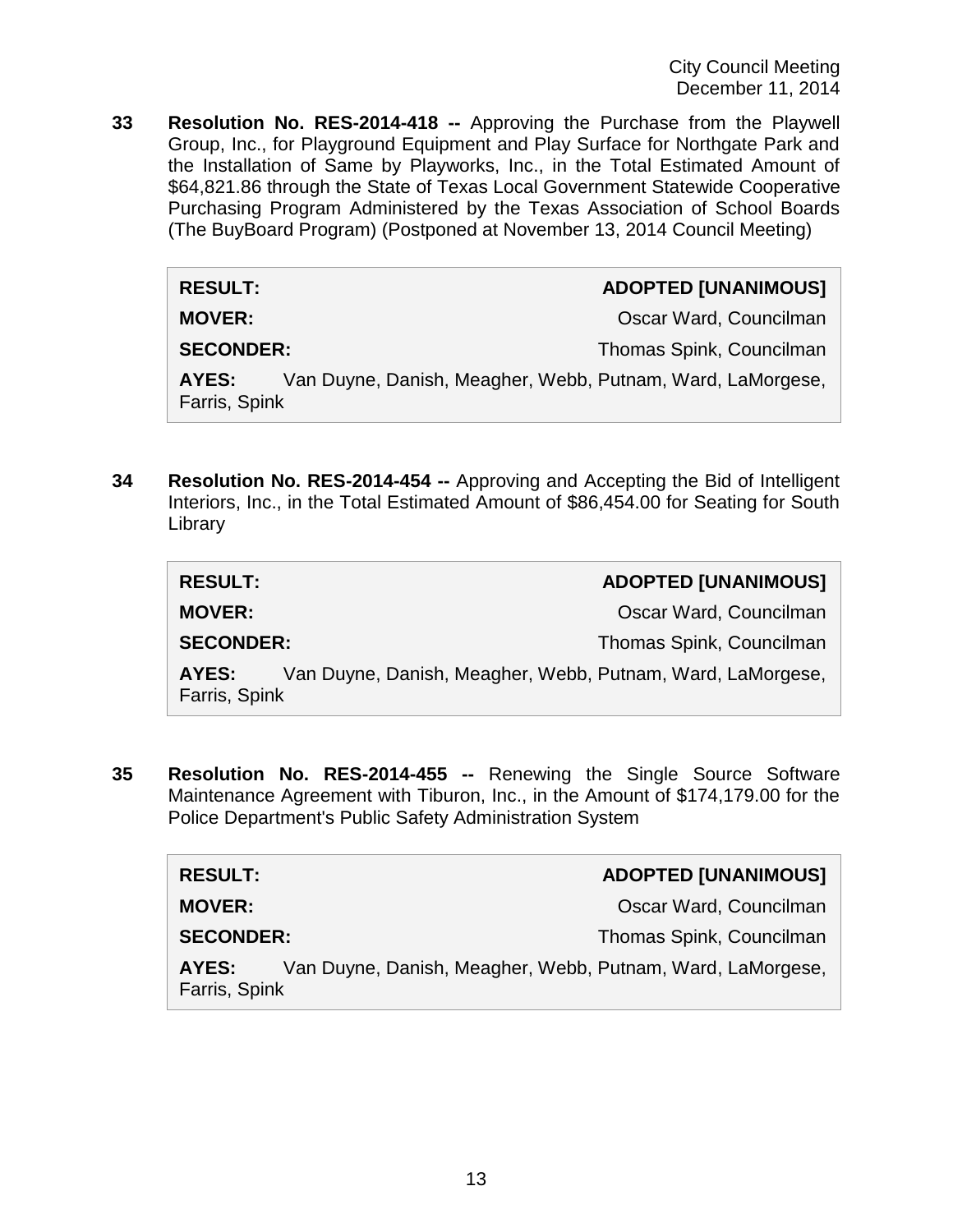**36 Resolution No. RES-2014-456 --** Approving and Accepting the Bids of HD Waterworks Supply, Ltd., Aqua Metric Sales Company, Badger Meter, and Mueller Systems, LLC, in the Total Estimated Amount of \$286,048.42 for Large Water Meter Parts and Accessories

| <b>RESULT:</b> | <b>ADOPTED [UNANIMOUS]</b> |
|----------------|----------------------------|
| <b>MOVER:</b>  | Oscar Ward, Councilman     |

**SECONDER:** Thomas Spink, Councilman

**AYES:** Van Duyne, Danish, Meagher, Webb, Putnam, Ward, LaMorgese, Farris, Spink

**37 Resolution No. RES-2014-457 --** Approving the As-Needed Purchase of Tires, Tubes and Flaps from Goodyear Commercial Tire & Service Centers, Blagg Tire & Service, Southern Tire Mart, LLC, and Tire Centers, LLC in the Total Estimated Amount of \$1,060,670.00 through the City's Interlocal Cooperative Purchasing Agreement with the City of Dallas

| <b>RESULT:</b>                                                                       | <b>ADOPTED [UNANIMOUS]</b> |
|--------------------------------------------------------------------------------------|----------------------------|
| <b>MOVER:</b>                                                                        | Oscar Ward, Councilman     |
| <b>SECONDER:</b>                                                                     | Thomas Spink, Councilman   |
| Van Duyne, Danish, Meagher, Webb, Putnam, Ward, LaMorgese,<br>AYES:<br>Farris, Spink |                            |

**38 Ordinance No. ORD-2014-9644 --** Amending Sec. 16-27 of Article II "Purchasing" of Chapter 16 Entitled "Finance and Taxation" of The Code of Civil and Criminal Ordinances of the City of Irving, Texas, Providing for the Administrative Approval of Certain Agreements

| <b>RESULT:</b>                                                                       |  | <b>ADOPTED [UNANIMOUS]</b> |
|--------------------------------------------------------------------------------------|--|----------------------------|
| <b>MOVER:</b>                                                                        |  | Oscar Ward, Councilman     |
| <b>SECONDER:</b>                                                                     |  | Thomas Spink, Councilman   |
| Van Duyne, Danish, Meagher, Webb, Putnam, Ward, LaMorgese,<br>AYES:<br>Farris, Spink |  |                            |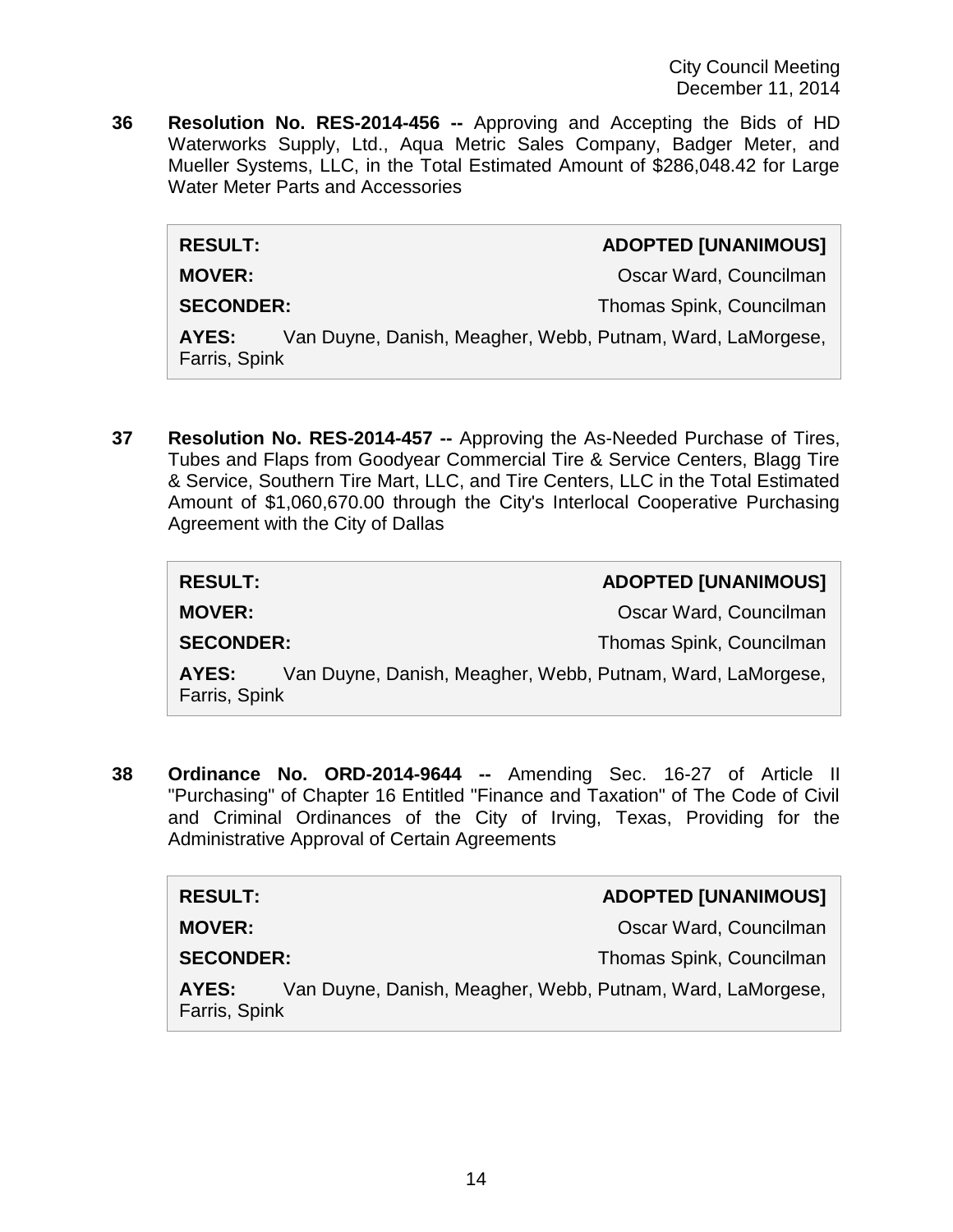## **INDIVIDUAL CONSIDERATION**

**39 Resolution No. RES-2014-458 --** Authorizing Next Steps for Convention Center Headquarter Hotel Procurement Process

No one signed up to speak on this item at tonight's meeting.

Motioned by Councilman Farris, seconded by Councilman Webb to Approve a Resolution Authorizing Next Steps for Convention Center Headquarter Hotel Procurement Process

Motion approved 8-1.

Councilmember(s) voting in opposition of this motion include: Councilman LaMorgese

| <b>RESULT:</b>   | <b>ADOPTED [8 TO 1]</b>                                       |
|------------------|---------------------------------------------------------------|
| <b>MOVER:</b>    | Gerald Farris, Councilman                                     |
| <b>SECONDER:</b> | Dennis Webb, Councilman                                       |
| AYES:            | Van Duyne, Danish, Meagher, Webb, Putnam, Ward, Farris, Spink |
| <b>NAYS:</b>     | LaMorgese                                                     |

**40 Resolution No. RES-2014-423 --** Approving First Amended and Restated Reimbursement Agreement in an Amount Not to Exceed \$44,000,000 with ARK Group of Irving, Inc., for Capital Infrastructure Improvements Within Tax Increment Reinvestment Zone No. One (Postponed at the November 13, 2014 Council Meeting)

No one signed up to speak on this item at tonight's meeting.

Motioned by Councilman Webb, seconded by Councilman Meagher to Approve a Resolution Approving First Amended and Restated Reimbursement Agreement in an Amount Not to Exceed \$44,000,000 with ARK Group of Irving, Inc., for Capital Infrastructure Improvements Within Tax Increment Reinvestment Zone No. One (Postponed at the November 13, 2014 Council Meeting)

Motion approved 7-2.

Councilmember(s) voting in opposition of this motion include: Mayor Van Duyne and Councilman Spink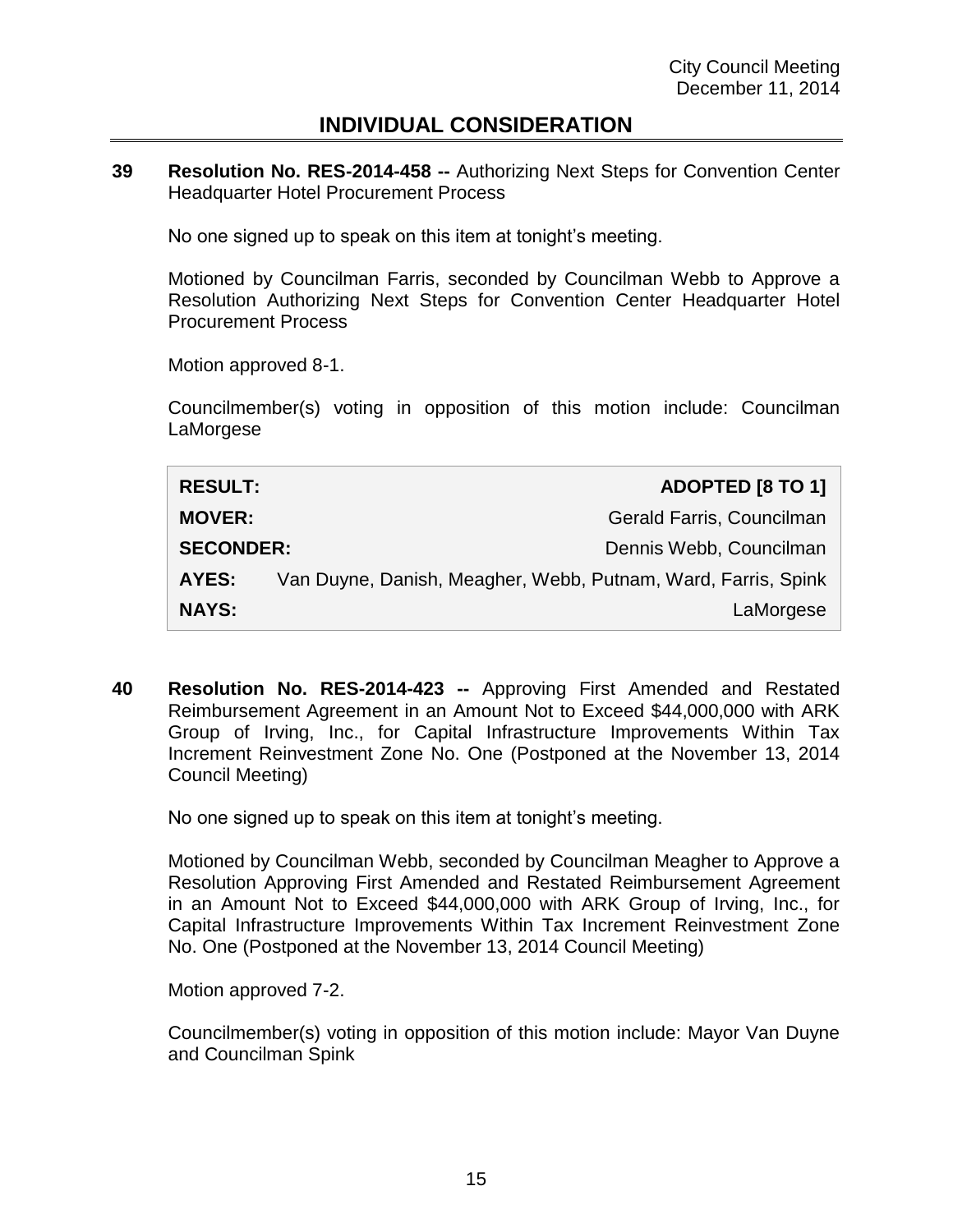| <b>RESULT:</b>   | <b>ADOPTED [7 TO 2]</b>                                |
|------------------|--------------------------------------------------------|
| <b>MOVER:</b>    | Dennis Webb, Councilman                                |
| <b>SECONDER:</b> | Allan Meagher, Councilman                              |
| <b>AYES:</b>     | Danish, Meagher, Webb, Putnam, Ward, LaMorgese, Farris |
| <b>NAYS:</b>     | Van Duyne, Spink                                       |

**41 Resolution No. RES-2014-459 --** Approving an Amendment to the Memorandum of Understanding Between the City of Irving and Joe Mapes, Marvin Randle and Oscar Ward Relative to the Proposed Whistle Stop Market Development

Councilman Oscar Ward filed an Abstention Affidavit with the City Secretary's Office prior to this meeting and recused himself from voting on this item.

Councilman Tom Spink filed an Abstention Affidavit with the City Secretary's Office prior to this meeting and recused himself from voting on this item.

The following individual(s) signed up to speak in support of this item: Joe Mapes, P.O. Box 141964, Irving, TX

Motioned by Councilman Putnam to Approve a Resolution Approving an Amendment to the Memorandum of Understanding Between the City of Irving and Joe Mapes, Marvin Randle and Oscar Ward Relative to the Proposed Whistle Stop Market Development

This motion failed for lack of a second.

Motioned by Councilman Webb to amend the motion to not extend a resolution Approving an Amendment to the Memorandum of Understanding Between the City of Irving and Joe Mapes, Marvin Randle and Oscar Ward Relative to the Proposed Whistle Stop Market Development

This motion also failed for lack of a second.

Motioned by Councilman Putnam, seconded by Councilman Danish to Approve a Resolution Approving an Amendment to the Memorandum of Understanding Between the City of Irving and Joe Mapes, Marvin Randle and Oscar Ward Relative to the Proposed Whistle Stop Market Development

Motion approved 5-2-2.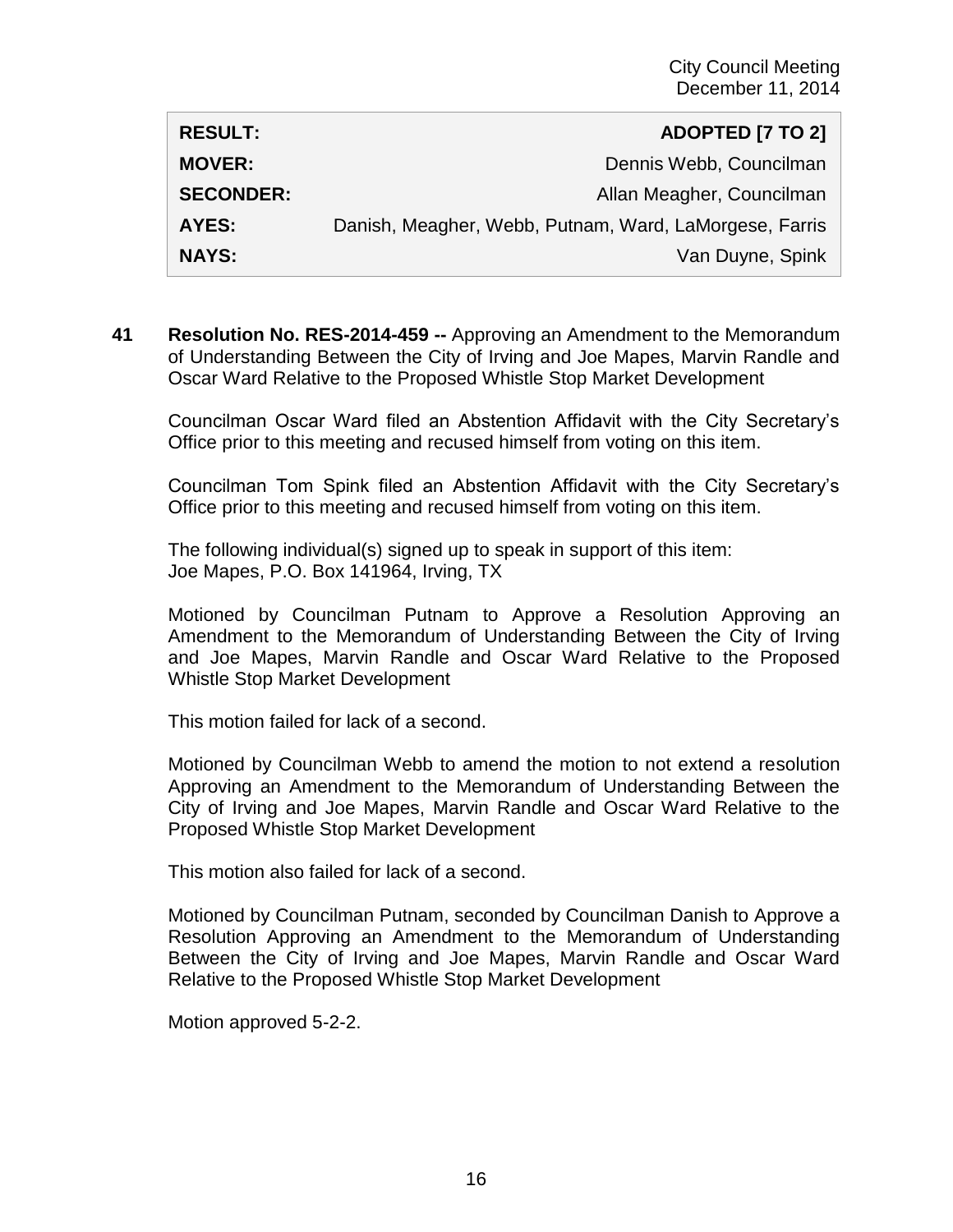Councilmember(s) voting in favor of this motion include: Mayor Van Duyne, Councilmen Danish, Meagher, Putnam and LaMorgese

Councilmember(s) voting in opposition of this motion include: Councilmen Webb and Farris

Councilmember(s) abstaining/not voting from this motion include: Councilmen Ward and Spink

| <b>RESULT:</b>   | <b>ADOPTED [5-2-2]</b>                        |
|------------------|-----------------------------------------------|
| <b>MOVER:</b>    | Joe Putnam, Councilman                        |
| <b>SECONDER:</b> | John C. Danish, Councilman                    |
| AYES:            | Van Duyne, Danish, Meagher, Putnam, LaMorgese |
| <b>NAYS:</b>     | Webb, Farris                                  |
| <b>ABSTAIN:</b>  | Ward, Spink                                   |

**42 Ordinance No. ORD-2014-9645 --** Amending Chapter 48 "Smoking," of The Code of Civil and Criminal Ordinances of the City of Irving, Texas, by Providing Definitions; Prohibiting Smoking in Certain Public Places; and Providing a Time in Which Existing Establishments Have to Comply

The following individual(s) signed up to speak in support of this item: Michael Chiu, 2126 Texas Ash Dr., Irving, TX John Drake, 2416 Southern Oak Dr., Irving, TX Steve Love, 250 Decker Dr., Irving, TX Bill Owen, 3500 Double Oak Lane, Irving, TX Rachel Kane, 105 Decker Court, Irving, TX Kay Kamm, 8900 Carpenter Frwy, Dallas, TX John Starkey, 6275 Rogers Dr., Irving, TX

The following individual(s) signed up to speak in opposition of this item: Lawrence Nobriga, 887 Union Station Pkwy, Lewisville, TX Bill Watson, 1045 Hidden Ridge, Irving, TX Pat Obenshain, 37 Creekside, Trophy Club, TX Nick Garvey, 4528 Daffodil Trace, Plano, TX Augustin Marinez, 4284 W. Pioneer Dr. #1005, Irving, TX John Gessner, 5151 Boutine, Dallas, TX James Barefoot, 2140 W. Irving Blvd. #725, Irving, TX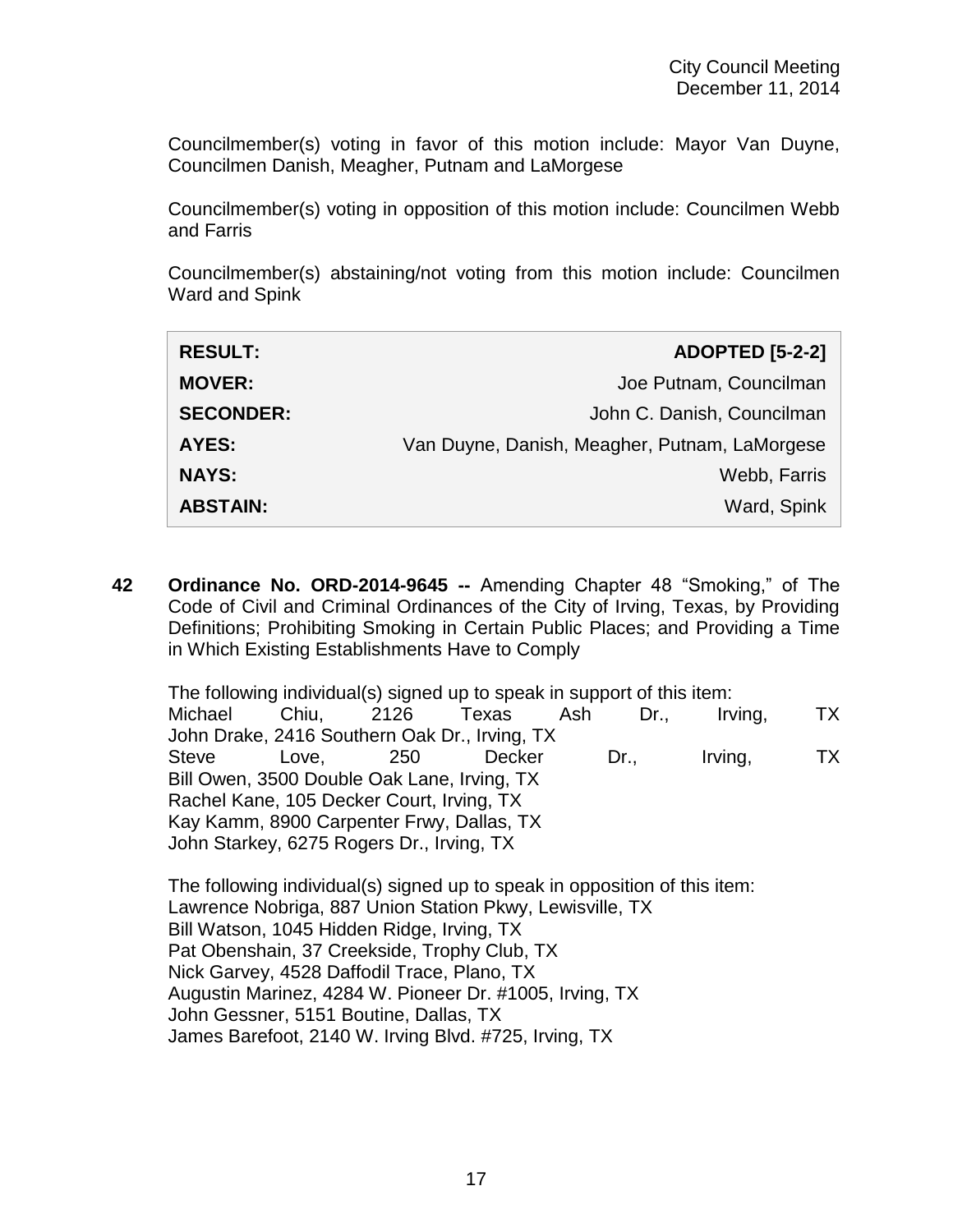Melodye Green, 2420 W. Irving Blvd., Irving, TX Sigmond Christian, 4284 W. Pioneer Dr. #1005, Irving, TX Patrice Salazar, 2420 W. Irving Blvd., Irving, TX Brian James, 855 W. John Carpenter Frwy, Irving, TX Linda McMullen, 2420 W Irving Blvd., Irving, TX Nichola Quintana, 1933 E. Grauwyle Rd., Irving, TX Patty Crawford, 2420 W. Irving Blvd., Irving, TX Joe Mapes, P.O. Box 141864, Irving, TX

The following individual(s) signed up in support of this item but did not want to speak:

Dusty Young, 1001 Lake Carolyn Pkwy #458, Irving, TX Christopher Ralbo, 105 Decker Court, Irving, TX Marvin Groote, 1200 West Walnut Hill Lane #1200, Irving, TX Scott Farace, 105 Decker Court, Irving, TX Taylor Moody, 105 Decker Court, Irving, TX Zac Whitley, 105 Decker Court, Irving, TX Deb Rollick, 105 Decker Court, Irving, TX Susan Holmes, 105 Decker Court, Irving, TX Allison Holmes, 105 Decker Court, Irving, TX Shamthi Ray, 105 Decker Court, Irving, TX Dr. Susma Sharma, 250 Decker Court, Irving, TX Susan Elizondo, 105 Decker Court, Irving, TX Shebroda Blackburn, 105 Decker Court, Irving, TX Carol Danette Tidwell, 250 Decker Court, Irving, TX Clair Kinzy, 3718 Armstrong Ave., Dallas, TX Sosi Papazian, 105 Decker Court #200, Irving, TX Tiffany Bryan, 5601 Escena Blvd. #1052, Irving, TX Emma Petty, 2805 Wells, Irving, TX Virginia Sample, 210 W. 5th Street, Irving, TX Stephen Schellenburg, 2821 Still Meadow, Irving, TX Lynsay Neale, 2101 W. Northgate Dr., Irving, TX Lucia Rottenberg, 2220 Indian Creek Dr., Irving, TX Rachael Lewis Deberry, 105 Decker Court, Irving, TX Janet Brennan, 4609 Windsor Ridge Dr., Irving, TX

The following individual(s) signed up in opposition of this item but did not want to speak:

Pedro Cano Jr., 1045 Lyle St., Lancaster, TX Mike Randall, 613 Murl Dr., Irving, TX Sam Bemani, 2420 W. Irving Blvd., Irving, TX Monte Robertson, 2420 W. Irving Blvd., Irving, TX Denise Roach, 1045 Lyle St., Lancaster, TX Jimmy Wilkins, 2513 David Dr., Irving, TX Bobby Tittle, 1618 Arlington, Irving, TX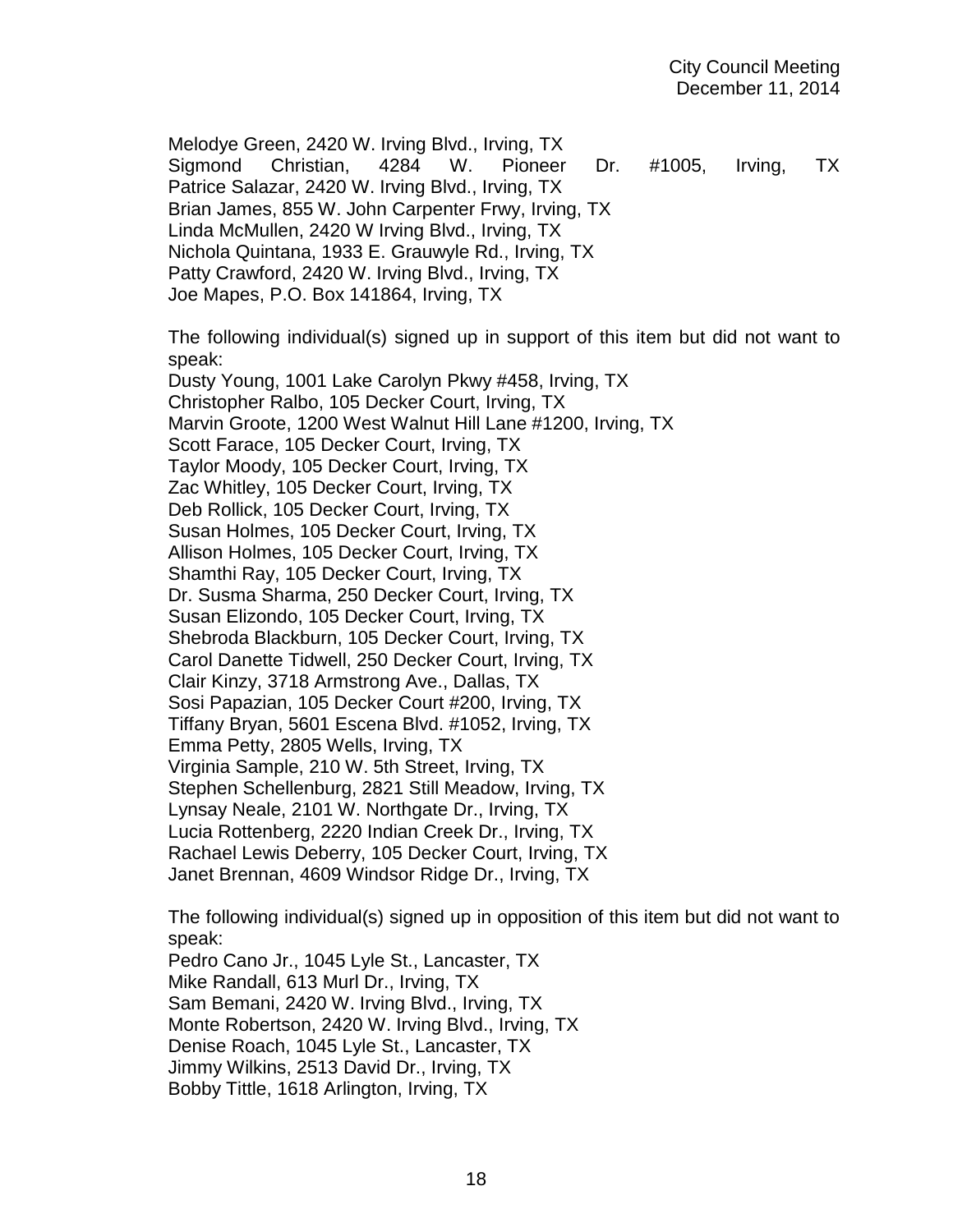Marvin G. Lopez, 4065 N. O'Connor Rd., Irving, TX Denise Johnson, 4300 Rosemeade #1322, Irving, TX Betty Sanderson, 601 McCoy, Irving, TX Laila Samanego, 2803 W. Pioneer, Irving, TX Cathie Horskey, 3830 Old Denton Rd. Apt 51, Carrollton, TX Jim Brock, 1345 Spirit Falls, Frisco, TX Linda Braggs, 2420 W. Irving Blvd., Irving, TX Debra Dexter, 1363 River Ridge, Grand Prairie, TX Don Dungy, 555 Via Amalfi, Irving, TX Carole A. West, 2622 W. Tenth St., Irving, TX Viola Stephens, 1425 Meyers Rd., Irving, TX Mark Lamm, 719 Brinker Cottage, Coppell, TX Dora Minyard, 2420 W. Irving Blvd., Irving, TX Rick Hollis, 2305 W. Airport Freeway, Irving, TX Aunnica Zacca, 2305 W. Airport Freeway, Irving, TX Evan Bolling, 2305 W. Airport Freeway, Irving, TX Liliana Ruiz, 900 River Bend, Lancaster, TX Issac Ibarra, 400 River Bend Dr., Lancaster, TX Dustin Koehn, 2305 W. Airport Freeway, Irving, TX

Motioned by Councilman Meagher, seconded by Councilman Putnam to postpone this Ordinance indefinitely.

Motion approved 5-4.

Councilmember(s) voting in favor of this motion include: Councilmen Danish, Meagher, Putnam, Ward and Webb

Councilmember(s) voting in opposition of this motion include: Mayor Van Duyne, Councilmen LaMorgese, Spink and Farris

| <b>RESULT:</b>   | <b>POSTPONED [5 TO 4]</b>           |
|------------------|-------------------------------------|
| <b>MOVER:</b>    | Allan Meagher, Councilman           |
| <b>SECONDER:</b> | Joe Putnam, Councilman              |
| <b>AYES:</b>     | Danish, Meagher, Webb, Putnam, Ward |
| <b>NAYS:</b>     | Van Duyne, LaMorgese, Farris, Spink |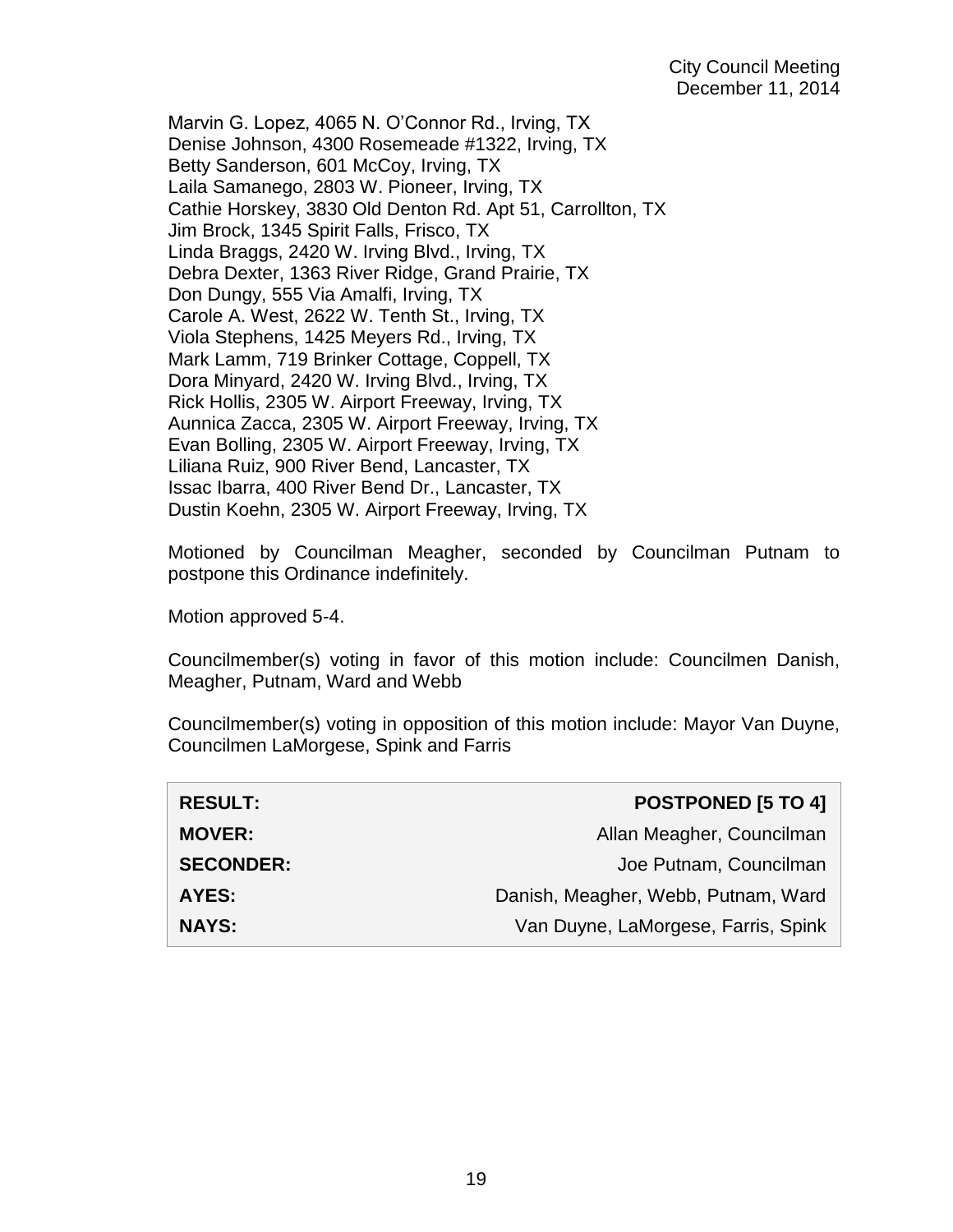# **ZONING CASES AND COMPANION ITEMS**

**43 Resolution No. RES-2014-460 --** Approving Final Plat - PL14-0047 - Hackberry Creek Estates, Tract 3, Phase 2, Sector 20, 1St Revision Addition - Approximately 0.64 Acres Located at 1101 and 1105 Catalpa Circle - Karen A. Skinner, Owner/Applicant

Mayor Van Duyne opened the public hearing at approximately 9:07 p.m.

The following individual(s) signed up in support of this item but did not want to speak: Karen Skinner, 1101 Catalpa Circle, Irving, TX Kevin Byrma, 1101-1105 Catalpa Circle, Irving, TX

Mayor Van Duyne closed the public hearing at approximately 9:07 p.m.

Motioned by Councilman Danish, seconded by Councilman Ward to Approve a Resolution Approving Final Plat - PL14-0047 - Hackberry Creek Estates, Tract 3, Phase 2, Sector 20, 1St Revision Addition - Approximately 0.64 Acres Located at 1101 and 1105 Catalpa Circle - Karen A. Skinner, Owner/Applicant

Motion approved 9-0.

**RESULT: ADOPTED [UNANIMOUS]**

**MOVER:** John C. Danish, Councilman

**SECONDER:** Oscar Ward, Councilman

**AYES:** Van Duyne, Danish, Meagher, Webb, Putnam, Ward, LaMorgese, Farris, Spink

**44 Resolution No. RES-2014-461 --** Approving Final Plat - PL14-0053 - Encore of Las Colinas - Approximately 4.278 Acres Located on the Northwest Corner of Riverside Drive and Creative Way - Claymoore Engineering, Applicant - CCPS Family Partnership, LTD., Owner

Mayor Van Duyne opened the public hearing at approximately 9:07 p.m.

No one signed up to speak on this item at tonight's meeting.

Mayor Van Duyne closed the public hearing at approximately 9:07 p.m.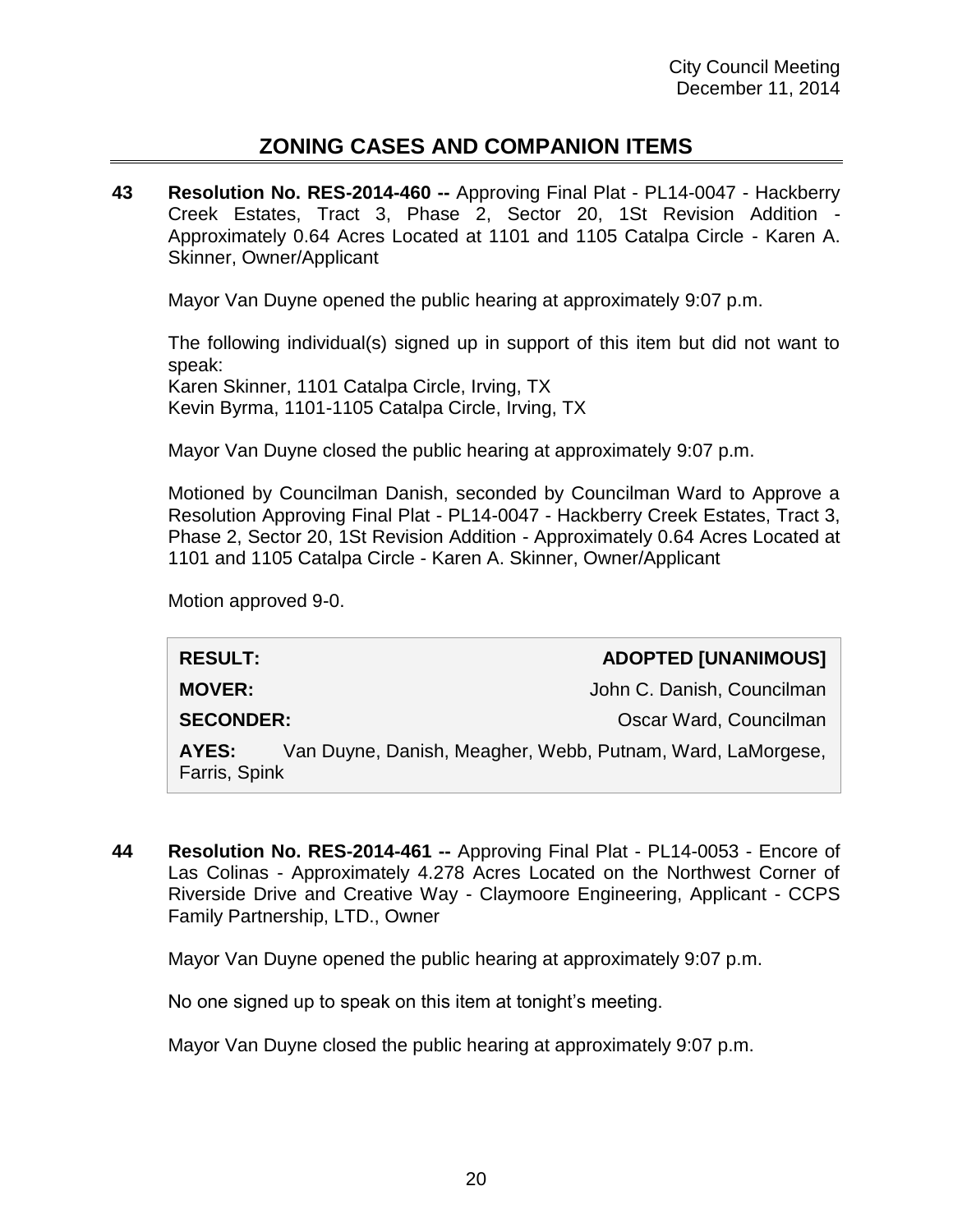Motioned by Councilman Webb, seconded by Councilman Farris Approve a Resolution Approving Final Plat - PL14-0053 - Encore of Las Colinas - Approximately 4.278 Acres Located on the Northwest Corner of Riverside Drive and Creative Way - Claymoore Engineering, Applicant - CCPS Family Partnership, LTD., Owner

Motion approved 9-0.

| <b>RESULT:</b>                                                                       |  | <b>ADOPTED [UNANIMOUS]</b> |
|--------------------------------------------------------------------------------------|--|----------------------------|
| <b>MOVER:</b>                                                                        |  | Dennis Webb, Councilman    |
| <b>SECONDER:</b>                                                                     |  | Gerald Farris, Councilman  |
| Van Duyne, Danish, Meagher, Webb, Putnam, Ward, LaMorgese,<br>AYES:<br>Farris, Spink |  |                            |

**45 Ordinance No. ORD-2014-9646 --** Consider Amending the City of Irving Comprehensive Plan and Master Thoroughfare Plan by the Deletion of Proposed Springwood Drive Between Regent Boulevard and the Interstate Highway 635 Eastbound Frontage Road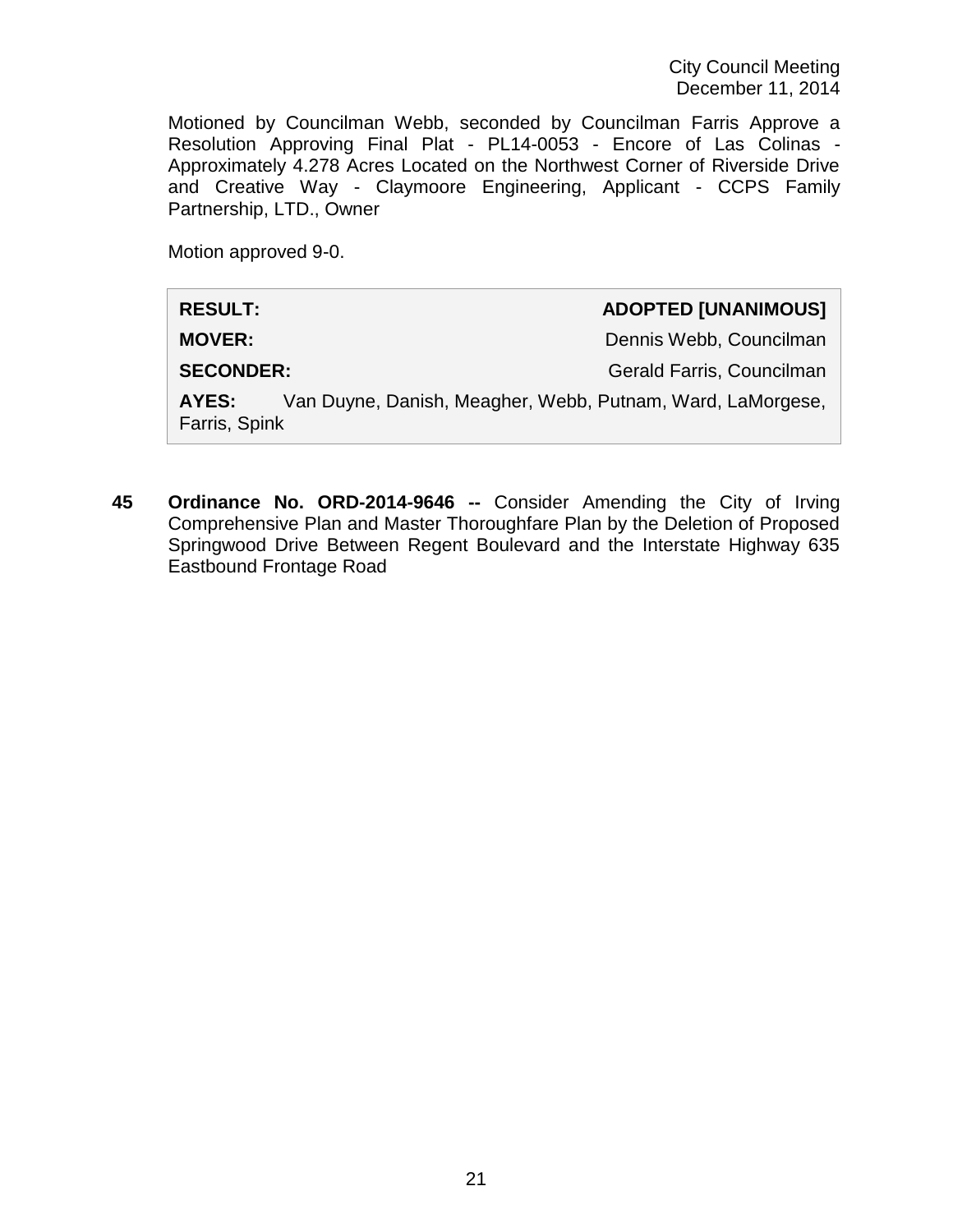Mayor Van Duyne opened the public hearing at approximately 9:08 p.m.

The following individual(s) signed up in to speak in support of this item: Ulys Lare, 701 Highlardy Blvd., Arlington, TX Tommy Crowell, 3008 E. Hebron Parkway Blvd. 300, Arlington, TX

Mayor Van Duyne closed the public hearing at approximately 9:08 p.m.

Motioned by Councilman Ward, seconded by Councilman Putnam to Approve an Ordinance to Consider Amending the City of Irving Comprehensive Plan and Master Thoroughfare Plan by the Deletion of Proposed Springwood Drive Between Regent Boulevard and the Interstate Highway 635 Eastbound Frontage Road

Motion approved 9-0.

| <b>RESULT:</b>                                                                       |  | <b>ADOPTED [UNANIMOUS]</b> |
|--------------------------------------------------------------------------------------|--|----------------------------|
| <b>MOVER:</b>                                                                        |  | Oscar Ward, Councilman     |
| <b>SECONDER:</b>                                                                     |  | Joe Putnam, Councilman     |
| Van Duyne, Danish, Meagher, Webb, Putnam, Ward, LaMorgese,<br>AYES:<br>Farris, Spink |  |                            |

**46 Ordinance No. ORD-2014-9647 --** Zoning Case #ZC14-0038 - Granting S-P-2 (Generalized Site Plan) for C-N (Neighborhood Commercial), Commercial Parking and Related Uses - Approximately 16.9 Acres Located at 7815 Esters Boulevard - Freedom Park L.P., Applicant/Owner

Mayor Van Duyne opened the public hearing at approximately 9:08 p.m.

No one signed up to speak on this item at tonight's meeting.

Mayor Van Duyne closed the public hearing at approximately 9:08 p.m.

Motioned by Councilman Danish, seconded by Councilman Meagher to Approve Zoning Case #ZC14-0038 an Ordinance Granting S-P-2 (Generalized Site Plan) for C-N (Neighborhood Commercial), Commercial Parking and Related Uses - Approximately 16.9 Acres Located at 7815 Esters Boulevard - Freedom Park L.P., Applicant/Owner

Motion approved 9-0.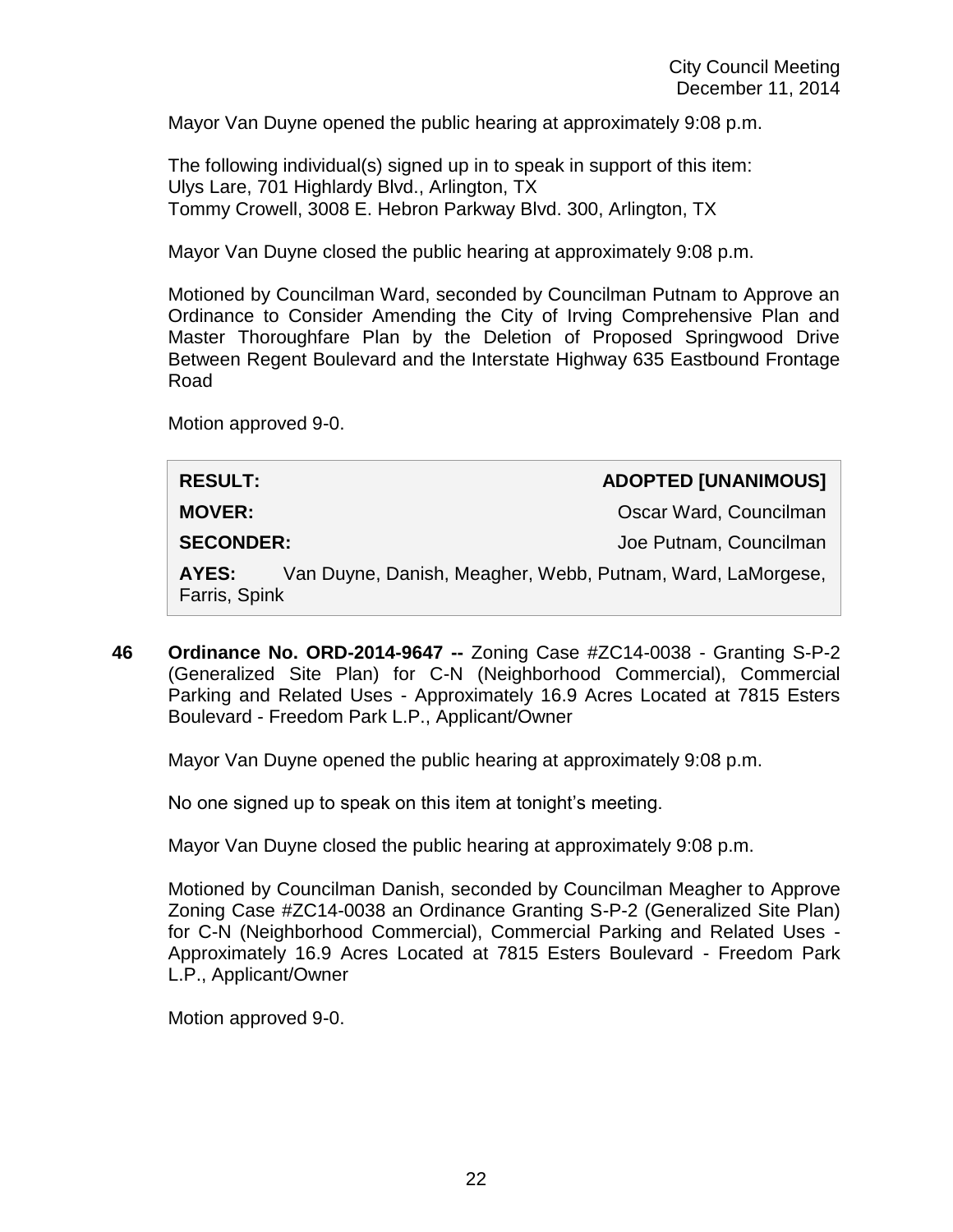#### **RESULT: ADOPTED [UNANIMOUS]**

**MOVER:**  $John C.$  Danish, Councilman

**SECONDER:** Allan Meagher, Councilman

**AYES:** Van Duyne, Danish, Meagher, Webb, Putnam, Ward, LaMorgese, Farris, Spink

**47 Ordinance No. ORD-2014-9648 --** Zoning Case #ZC14-0052 - Granting S-P-1 (Detailed Site Plan) for Self-Storage Warehouse Uses Including Outside Storage of Recreational Vehicles, Boats, Cars and Trailers - Approximately 2.4 Acres Located at 1400 West Pioneer Drive - M.J. Wright & Associates, Applicant - Wood Construction - Owner

Mayor Van Duyne opened the public hearing at approximately 9:09 p.m.

No one signed up to speak on this item at tonight's meeting.

Mayor Van Duyne closed the public hearing at approximately 9:09 p.m.

Motioned by Councilman Farris, seconded by Councilman Putnam to Approve Zoning Case #ZC14-0052 - an Ordinance Granting S-P-1 (Detailed Site Plan) for Self-Storage Warehouse Uses Including Outside Storage of Recreational Vehicles, Boats, Cars and Trailers - Approximately 2.4 Acres Located at 1400 West Pioneer Drive - M.J. Wright & Associates, Applicant - Wood Construction - **Owner** 

Motion approved 8-1**.**

Councilmember(s) voting in opposition of this motion include: Councilman Meagher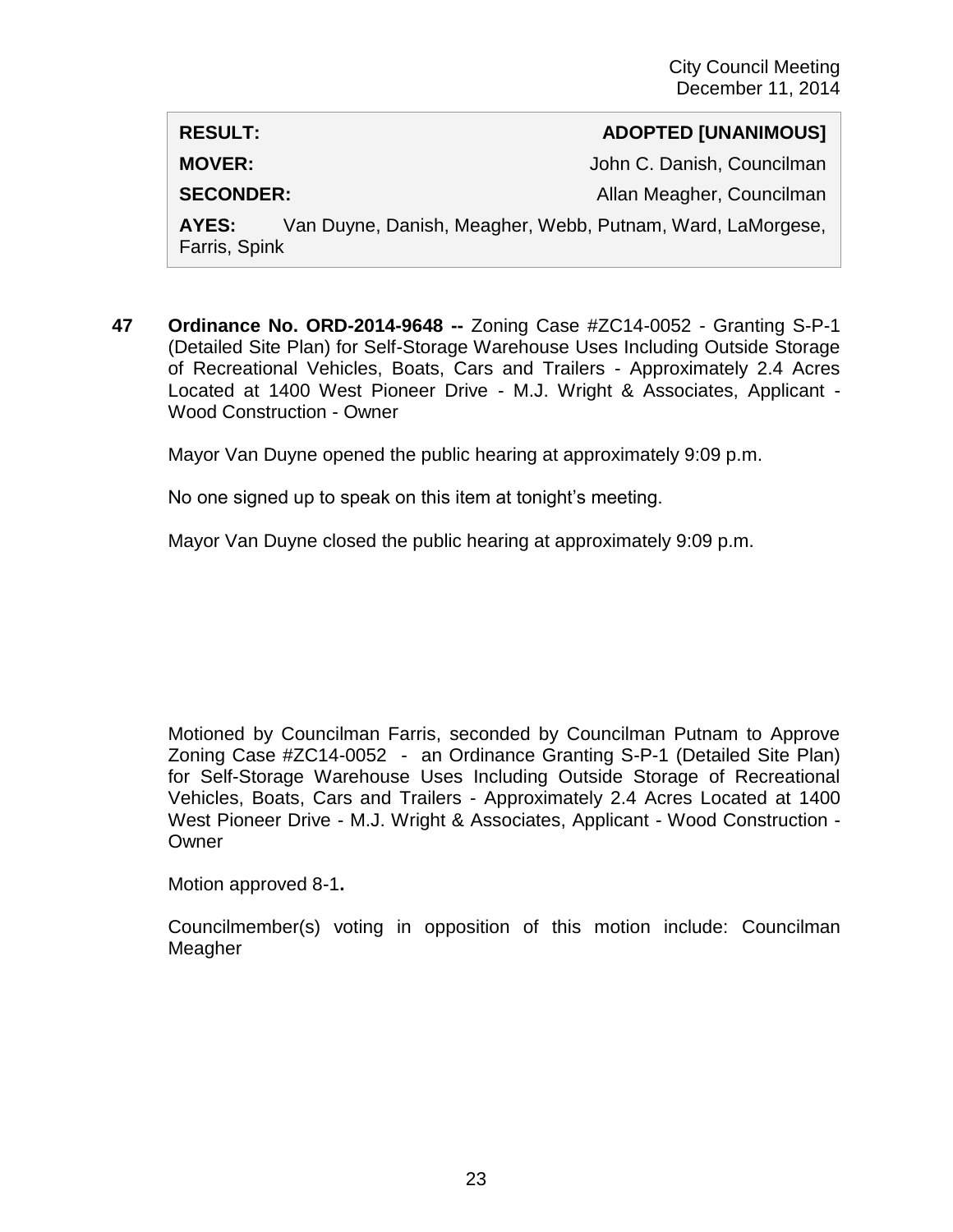**RESULT: ADOPTED [8 TO 1] MOVER:** Gerald Farris, Councilman **SECONDER:** Joe Putnam, Councilman **AYES:** Van Duyne, Danish, Webb, Putnam, Ward, LaMorgese, Farris, Spink **NAYS:** Meagher Meagher Meagher Meagher Meagher Meagher Meagher Meagher Meagher Meagher Meagher Meagher Meagher

**48 Ordinance No. ORD-2014-9649 --** Zoning Case #ZC14-0067 - Granting S-P-1 (Detailed Site Plan) for P-O (Professional Office) Uses - Approximately 5.19 Acres Located at 1901 West Park Drive - Irving Hospital Authority, Applicant/Owner

Mayor Van Duyne opened the public hearing at approximately 9:11 p.m.

The following individual(s) signed up in to speak in support of this item: Walter Wilson Jr., 10405 Winner's Dr., Irving, TX Blake Hodge, 4663 Newcastle Dr., Frisco, TX

Mayor Van Duyne closed the public hearing at approximately 9:11 p.m.

Motioned by Councilman LaMorgese, seconded by Councilman Putnam to Approve Zoning Case #ZC14-0067 - an Ordinance Granting S-P-1 (Detailed Site Plan) for P-O (Professional Office) Uses - Approximately 5.19 Acres Located at 1901 West Park Drive - Irving Hospital Authority, Applicant/Owner

Motion approved 9-0.

| <b>RESULT:</b>         | ADOPTED [9 TO 0]                                           |
|------------------------|------------------------------------------------------------|
| <b>MOVER:</b>          | Brad M. LaMorgese, Councilman                              |
| <b>SECONDER:</b>       | Joe Putnam, Councilman                                     |
| AYES:<br>Farris, Spink | Van Duyne, Danish, Meagher, Webb, Putnam, Ward, LaMorgese, |

**49 Ordinance No. ORD-2014-9650 --** Zoning Case #ZC14-0068 - Granting S-P-1 (Detailed Site Plan) for P-O (Professional Office) and Parking Uses - Approximately 1.409 Acres Located at 119 South MacArthur Boulevard - Glenn Engineering, Applicant - City of Irving, Owner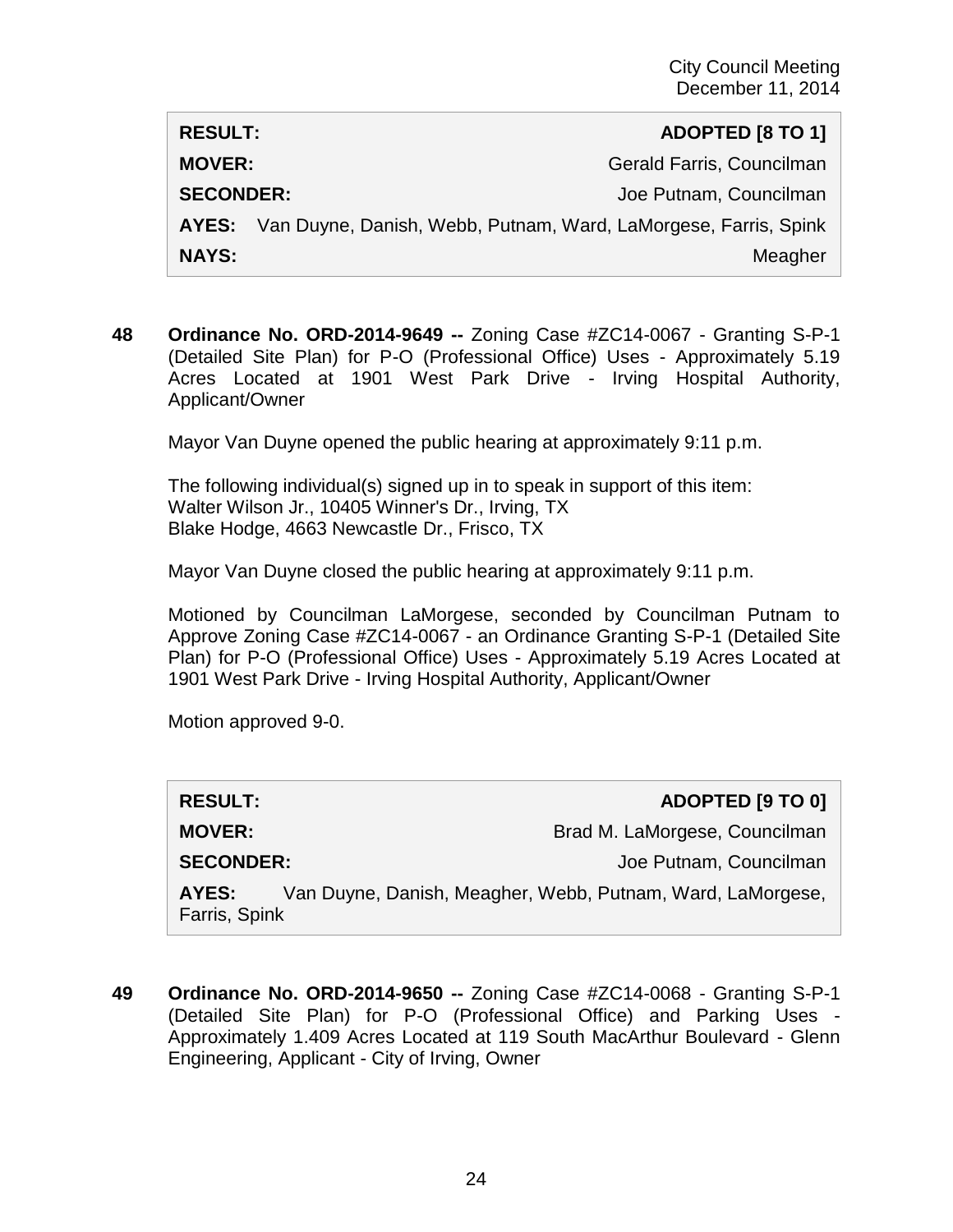Mayor Van Duyne opened the public hearing at approximately 9:12 p.m.

No one signed up to speak on this item at tonight's meeting.

Mayor Van Duyne closed the public hearing at approximately 9:12 p.m.

Motioned by Councilman Meagher, seconded by Councilman Farris to Approve Zoning Case #ZC14-0068 an Ordinance Granting S-P-1 (Detailed Site Plan) for P-O (Professional Office) and Parking Uses - Approximately 1.409 Acres Located at 119 South MacArthur Boulevard - Glenn Engineering, Applicant - City of Irving, Owner

Motion approved 8-1.

Councilmember(s) voting in opposition of this motion include: Councilman Farris

| <b>RESULT:</b>        |                                                            | ADOPTED [8 TO 1]          |
|-----------------------|------------------------------------------------------------|---------------------------|
| <b>MOVER:</b>         |                                                            | Allan Meagher, Councilman |
| <b>SECONDER:</b>      |                                                            | Gerald Farris, Councilman |
| AYES:<br><b>Spink</b> | Van Duyne, Danish, Meagher, Webb, Putnam, Ward, LaMorgese, |                           |
| <b>NAYS:</b>          |                                                            | Farris                    |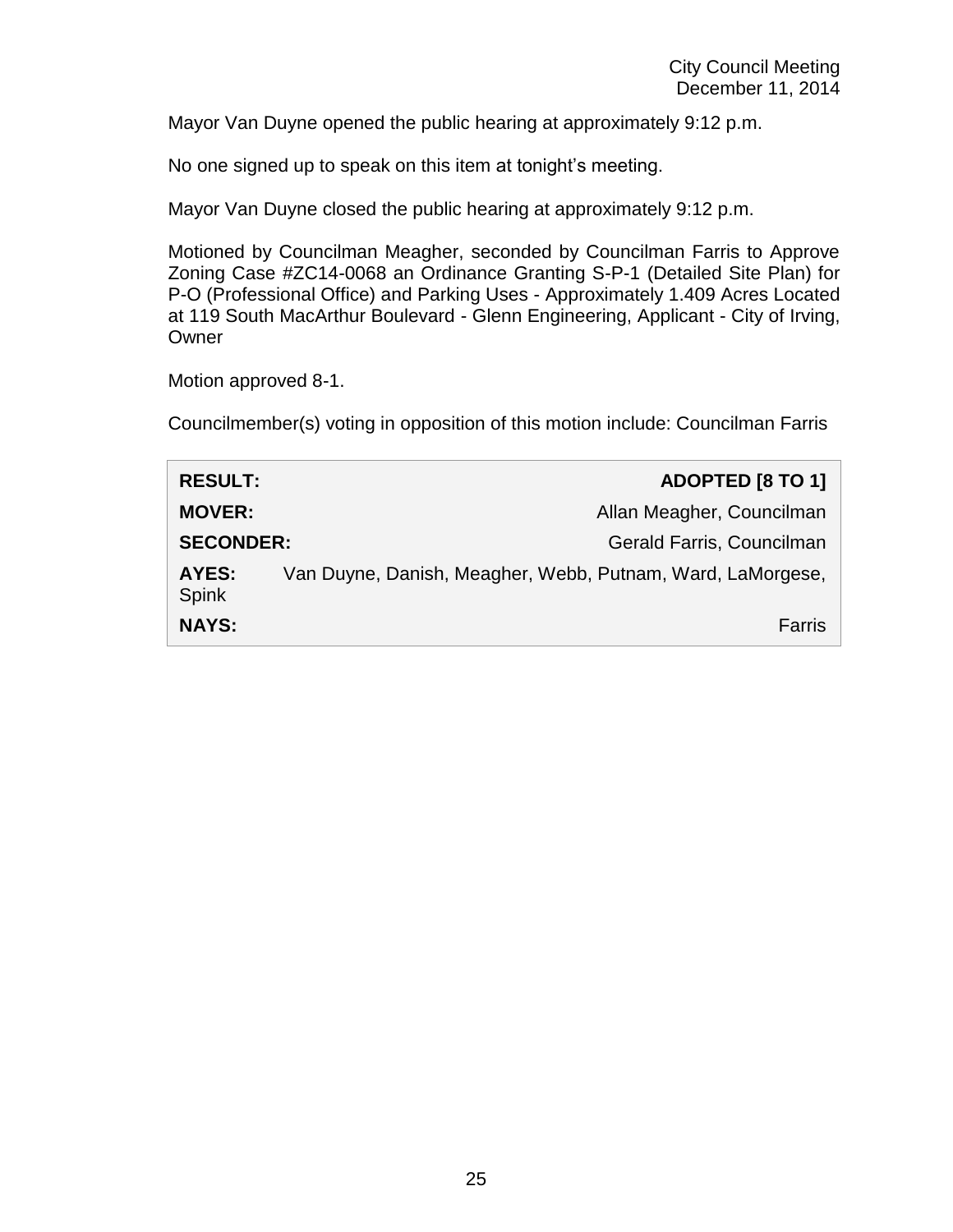**50 Ordinance No. ORD-2014-9651 --** Zoning Case #ZC14-0069 - Granting S-P-2 (Generalized Site Plan) for ML-20 (Light Industrial) Uses including Sales, Leasing and Service of Truck Trailers - Approximately 14.94 Acres Located at 2723 Carl Road - Bannister Engineering, LLC, Applicant - Empire Land Company, LTD, **Owner** 

Mayor Van Duyne opened the public hearing at approximately 9:13 p.m.

The following individual(s) signed up in to speak in support of this item: Bill Dahlstrom, 901 Main St. # 6000, Dallas, TX

Mayor Van Duyne closed the public hearing at approximately 9:13 p.m.

Motioned by Councilman Ward, seconded by Councilman Danish to Approve Zoning Case #ZC14-0069 - an Ordinance Granting S-P-2 (Generalized Site Plan) for ML-20 (Light Industrial) Uses including Sales, Leasing and Service of Truck Trailers - Approximately 14.94 Acres Located at 2723 Carl Road - Bannister Engineering, LLC, Applicant - Empire Land Company, LTD, Owner

Motion approved 9-0.

Due to program error, Councilman's Meagher vote was not recorded electronically. Mayor Van Duyne noted that Councilman Meagher verbally acknowledge he was in favor of this item.

| <b>RESULT:</b>   |                                                            | <b>ADOPTED [UNANIMOUS]</b> |
|------------------|------------------------------------------------------------|----------------------------|
| <b>MOVER:</b>    |                                                            | Oscar Ward, Councilman     |
| <b>SECONDER:</b> |                                                            | John C. Danish, Councilman |
| AYES:            | Van Duyne, Danish, Meagher, Webb, Putnam, Ward, LaMorgese, |                            |
| Farris, Spink    |                                                            |                            |